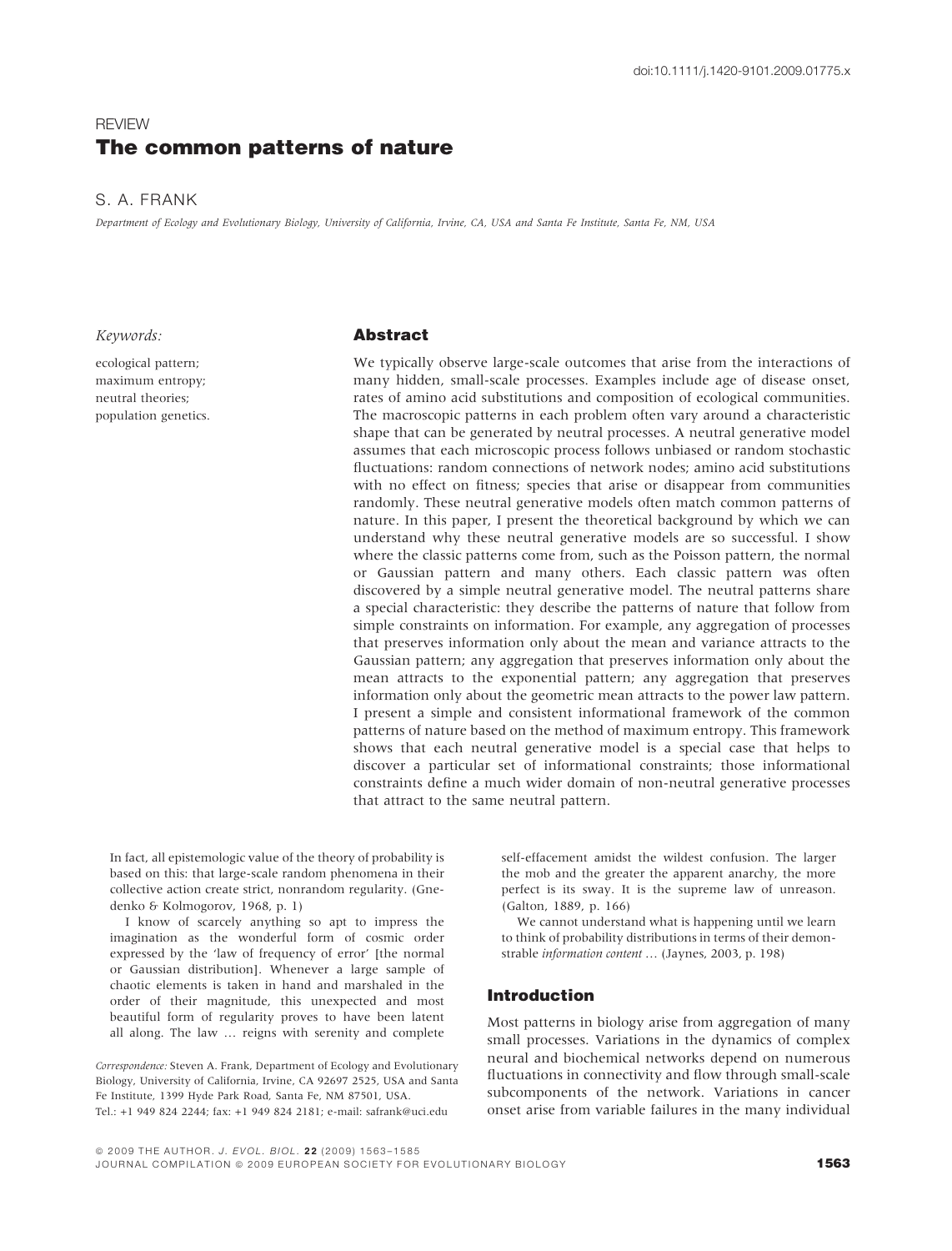checks and balances on DNA repair, cell cycle control and tissue homeostasis. Variations in the ecological distribution of species follow the myriad local differences in the birth and death rates of species and in the small-scale interactions between particular species.

In all such complex systems, we wish to understand how a large-scale pattern arises from the aggregation of small-scale processes. A single dominant principle sets the major axis from which all explanation of aggregation and scale must be developed. This dominant principle is the limiting distribution.

The best known of the limiting distributions, the Gaussian (normal) distribution, follows from the central limit theorem. If an outcome, such as height, weight or yield, arises from the summing up of many small-scale processes, then the distribution typically approaches the Gaussian curve in the limit of aggregation over many processes.

The individual, small-scale fluctuations caused by each contributing process rarely follow the Gaussian curve. But, with aggregation of many partly uncorrelated fluctuations, each small in scale relative to the aggregate, the sum of the fluctuations smooths into the Gaussian curve – the limiting distribution in this case. One might say that the numerous small fluctuations tend to cancel out, revealing the particular form of regularity or information that characterizes aggregation and scale for the process under study.

The central limit theorem is widely known, and the Gaussian distribution is widely recognized as an aggregate pattern. This limiting distribution is so important that one could hardly begin to understand patterns of nature without an instinctive recognition of the relation between aggregation and the Gaussian curve.

In this paper, I discuss biological patterns within a broader framework of limiting distributions. I emphasize that the common patterns of nature arise from distinctive limiting distributions. In each case, one must understand the distinctive limiting distribution in order to analyse pattern and process.

With regard to the different limiting distributions that characterize patterns of nature, aggregation and scale have at least three important consequences. First, a departure from the expected limiting distribution suggests an interesting process that perturbs the typical regularity of aggregation. Such departures from expectation can only be recognized and understood if one has a clear grasp of the characteristic limiting distribution for the particular problem.

Second, one must distinguish clearly between two distinct meanings of 'neutrality'. For example, if we count the number of events of a purely random, or 'neutral', process, we observe a Poisson pattern. However, the Poisson may also arise as a limiting distribution by the aggregation of small-scale, nonrandom processes. So we must distinguish between two alternative causes of neutral pattern: the generation of pattern by neutral

processes, or the generation of pattern by the aggregation of non-neutral processes in which the non-neutral fluctuations tend to cancel in the aggregate. This distinction cuts to the heart of how we may test neutral theories in ecology and evolution.

Third, a powerfully attracting limiting distribution may be relatively insensitive to perturbations. Insensitivity arises because, to be attracting over broad variations in the aggregated processes, the limiting distribution must not change too much in response to perturbations. Insensitivity to perturbation is a reasonable definition of robustness. Thus, robust patterns may often coincide with limiting distributions.

In general, inference in biology depends critically on understanding the nature of limiting distributions. If a pattern can only be generated by a very particular hypothesized process, then observing the pattern strongly suggests that the pattern was created by the hypothesized generative process. By contrast, if the same pattern arises as a limiting distribution from a variety of underlying processes, then a match between theory and pattern only restricts the underlying generative processes to the broad set that attracts to the limiting pattern. Inference must always be discussed in relation to the breadth of processes attracted to a particular pattern. Because many patterns in nature arise from limiting distributions, such distributions form the core of inference with regard to the relations between pattern and process.

I recently studied the problems outlined in this Introduction. In my studies, I found it useful to separate the basic facts of probability theory that set the background from my particular ideas about biological robustness, the neutral theories in ecology and evolution, and the causes of patterns such as the age of cancer onset and the age of death. The basic facts of probability are relatively uncontroversial, whereas my own interpretations of particular biological patterns remain open to revision and to the challenge of empirical tests.

In this paper, I focus on the basic facts of probability theory to set the background for future work. Thus, this paper serves primarily as a tutorial to aspects of probability framed in the context of several recent conceptual advances from the mathematical and physical sciences. In particular, I use Jaynes' maximum entropy approach to unify the relations between aggregation and pattern (Jaynes, 2003). Information plays the key role. In each problem, the ultimate pattern arises from the particular information preserved in the face of the combined fluctuations in aggregates that decay all nonpreserved aspects of pattern towards maximum entropy or maximum randomness. My novel contribution is to apply this framework of entropy and information in a very simple and consistent way across the full range of common patterns in nature.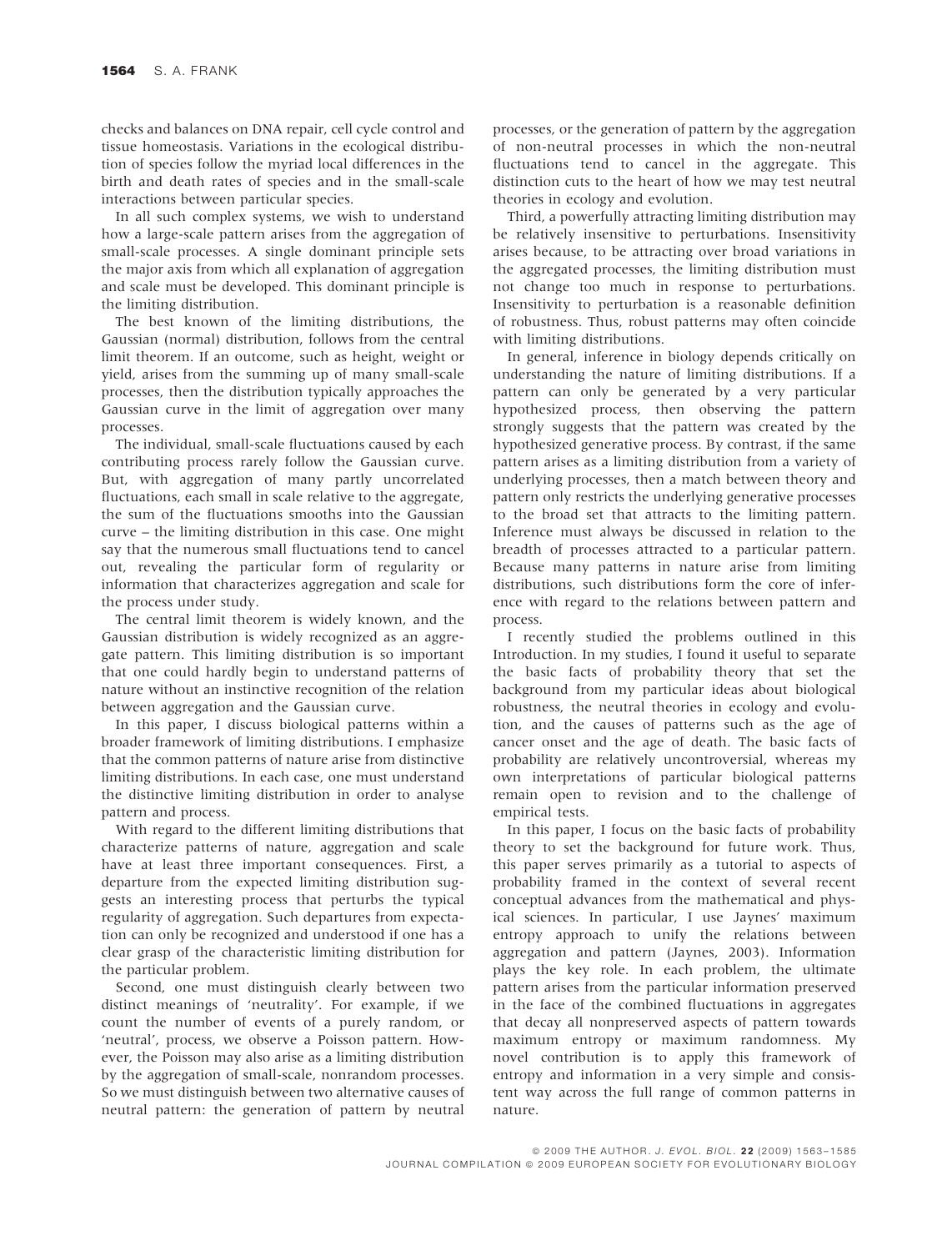# **Overview**

The general issues of aggregation and limiting distributions are widely known throughout the sciences, particularly in physics. These concepts form the basis for much of statistical mechanics and thermodynamics. Yet, in spite of all this work, the majority of research in biology remains outside the scope of these fundamental and well understood principles. Indeed, much of the biological literature continues as if the principles of aggregation and scale hardly existed, in spite of a few well argued publications that appear within each particular subject.

Three reasons may explain the disconnect between, on the one hand, the principles of aggregation and scale, and, on the other hand, the way in which different subfields of biology often deal with the relations between pattern and process. First, biologists are often unaware of the general quantitative principles, and lack experience with and exposure to other quantitative fields of science. Second, each subfield within biology tends to struggle with the fundamental issues independently of other subfields. Little sharing occurs of the lessons slowly learned within distinct subfields. Third, in spite of much mathematical work on aggregation and limiting distributions, many fundamental issues remain unresolved or poorly connected to commonly observed phenomena. For example, power law distributions arise in economics and in nearly every facet of nature. Almost all theories to explain the observed power law patterns emphasize either particular models of process, which have limited scope, or overly complex theories of entropy and aggregation, which seem too specialized to form a general explanation.

I begin with two distinct summaries of the basic quantitative principles. In the first summary, I discuss in an intuitive way some common distributions that describe patterns of nature: the exponential, Poisson and gamma distributions. These distributions often associate with the concepts of random or neutral processes, setting default expectations about pattern. I emphasize the reason these patterns arise so often: combinations of many small-scale processes tend to yield, at a higher, aggregate scale, these common distributions. We call the observed patterns from such aggregation the limiting distributions, because these distributions arise in the limit of aggregation, at a larger scale, over many partially uncorrelated processes at smaller scales. The small-scale fluctuations tend to cancel out at the larger scale, yielding observed patterns that appear random, or neutral, even though the pattern is created by the aggregation of nonrandom processes.

In my second summary of the basic quantitative principles, I give a slightly more technical description. In particular, I discuss what 'random' means, and why aggregation of nonrandom processes leads in the limit to the random or neutral patterns at larger scales.

The following sections discuss aggregation more explicitly. I emphasize how processes interact to form the aggregate pattern, and how widespread such aggregation must be. Certain general patterns arise as the most fundamental outcomes of aggregation, of which the Gaussian distribution and the central limit theorem are special cases.

Finally, I conclude that the most important consequences of aggregation are simple yet essential to understand: certain patterns dominate for particular fields of study; those patterns set a default against which deviations must be understood; and the key to inference turns on understanding the separation between those small-scale processes that tend to attract in the aggregate to the default pattern and those small-scale processes that do not aggregate to the default pattern.

# Common distributions

This section provides brief, intuitive descriptions of a few important patterns expressed as probability distributions. These descriptions set the stage for the more comprehensive presentation in the following section. Numerous books provide introductions to common probability distributions and relevant aspects of probability theory (e.g. Feller, 1968, 1971; Johnson et al., 1994, 2005; Kleiber & Kotz, 2003).

### Poisson

One often counts the number of times an event occurs per unit area or per unit time. When the numbers per unit of measurement are small, the observations often follow the Poisson distribution. The Poisson defines the neutral or random expectation for pattern, because the Poisson pattern arises when events are scattered at random over a grid of spatial or temporal units.

A standard test for departure from randomness compares observations against the random expectations that arise from the Poisson distribution. A common interpretation from this test is that a match between observations and the Poisson expectation implies that the pattern was generated by a neutral or random process. However, to evaluate how much information one obtains from such a match, one must know how often aggregations of nonrandom processes may generate the same random pattern.

Various theorems of probability tell us when particular combinations of underlying, smaller scale processes lead to a Poisson pattern at the larger, aggregate scale. Those theorems, which I discuss in a later section, define the 'law of small numbers'. From those theorems, we get a sense of the basin of attraction to the Poisson as a limiting distribution: in other words, we learn about the separation between those aggregations of small-scale processes that combine to attract towards the Poisson pattern and those aggregations that do not.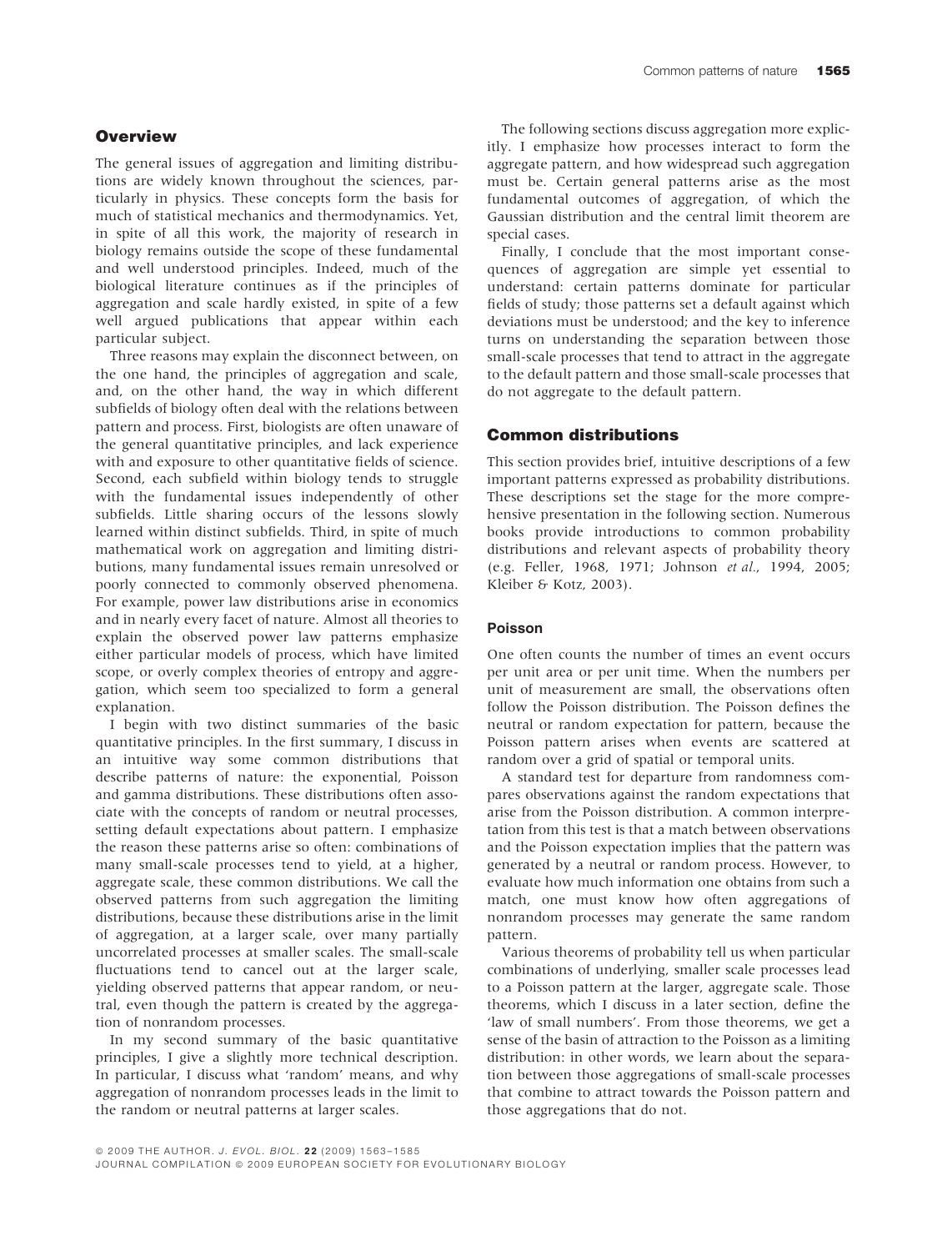Here is a rough, intuitive way to think about the basin of attraction towards a random, limiting distribution (Jaynes, 2003). Think of each small-scale process as contributing a deviation from random in the aggregate. If many nonrandom and partially uncorrelated small-scale deviations aggregate to form an overall pattern, then the individual nonrandom deviations will often cancel in the aggregate and attract to the limiting random distribution. Such smoothing of small-scale deviations in the aggregate pattern must be rather common, explaining why a random pattern with strict regularity, such as the Poisson, is so widely observed.

Many aggregate patterns will, of course, deviate from the random limiting distribution. To understand such deviations, we must consider them in relation to the basin of attraction for random pattern. In general, the basins of attraction of random patterns form the foundation by which we must interpret observations of nature. In this regard, the major limiting distributions are the cornerstone of natural history.

### Exponential and gamma

The waiting time for the first occurrence of some particular event often follows an exponential distribution. The exponential has three properties that associate it with a neutral or random pattern.

First, the waiting time until the first occurrence of a Poisson process has an exponential distribution: the exponential is the time characterization of how long one waits for random events, and the Poisson is the count characterization of the number of random events that occur in a fixed time (or space) interval.

Second, the exponential distribution has the memoryless property. Suppose the waiting time for the first occurrence of an event follows the exponential distribution. If, starting at time  $t = 0$ , the event does not occur during the interval up to time  $t = T$ , then the waiting time for the first occurrence starting from time  $T$  is the same as it was when we began to measure from time zero. In other words, the process has no memory of how long it has been waiting; occurrences happen at random irrespective of history.

Third, the exponential is in many cases the limiting distribution for aggregation of smaller scale waiting time processes (see below). For example, time to failure patterns often follow the exponential, because the failure of a machine or aggregate biological structure often depends on the time to failure of any essential component. Each component may have a time to failure that differs from the exponential, but in the aggregate, the waiting time for the overall failure of the machine often converges to the exponential.

The gamma distribution arises in many ways, a characteristic of limiting distributions. For example, if the waiting time until the first occurrence of a random process follows an exponential, and occurrences happen independently of each other, then the waiting time for the nth occurrence follows the gamma pattern. The exponential is a limiting distribution with a broad basin of attraction. Thus, the gamma is also a limiting distribution that attracts many aggregate patterns. For example, if an aggregate structure fails only after multiple subcomponents fail, then the time to failure may in the limit attract to a gamma pattern. In a later section, I will discuss a more general way in which to view the gamma distribution with respect to randomness and limiting distributions.

### Power law

Many patterns of nature follow a power law distribution (Mandelbrot, 1983; Kleiber & Kotz, 2003; Mitzenmacher, 2004; Newman, 2005; Simkin & Roychowdhury, 2006; Sornette, 2006). Consider the distribution of wealth in human populations as an example. Suppose that the frequency of individuals with wealth x is  $f(x)$ , and the frequency with twice that wealth is  $f(2x)$ . Then the ratio of those with wealth  $x$  relative to those with twice that wealth is  $f(x)/f(2x)$ . That ratio of wealth is often constant no matter what level of baseline wealth, x, that we start with, so long as we look above some minimum value of wealth, L. In particular,

$$
\frac{f(x)}{f(2x)} = k,
$$

where k is a constant, and  $x > L$ . Such relations are called 'scale invariant', because no matter how big or small x, that is, no matter what scale at which we look, the change in frequency follows the same constant pattern.

Scale-invariant pattern implies a power law relationship for the frequencies

$$
f(x) = ax^{-b},
$$

where *a* is an uninteresting constant that must be chosen so that the total frequency sums to 1, and  $b$  is a constant that sets how fast wealth becomes less frequent as wealth increases. For example, a doubling in wealth leads to

$$
\frac{f(x)}{f(2x)} = \frac{ax^{-b}}{a(2x)^{-b}} = 2^b,
$$

which shows that the ratio of the frequency of people with wealth  $x$  relative to those with wealth  $2x$  does not depend on the initial wealth,  $x$ , that is, it does not depend on the scale at which we look.

Scale invariance, expressed by power laws, describes a very wide range of natural patterns. To give just a short listing, Sornette (2006) mentions that the following phenomena follow power law distributions: the magnitudes of earthquakes, hurricanes, volcanic eruptions and floods; the sizes of meteorites; and losses caused by business interruptions from accidents. Other studies have documented power laws in stock market fluctuations,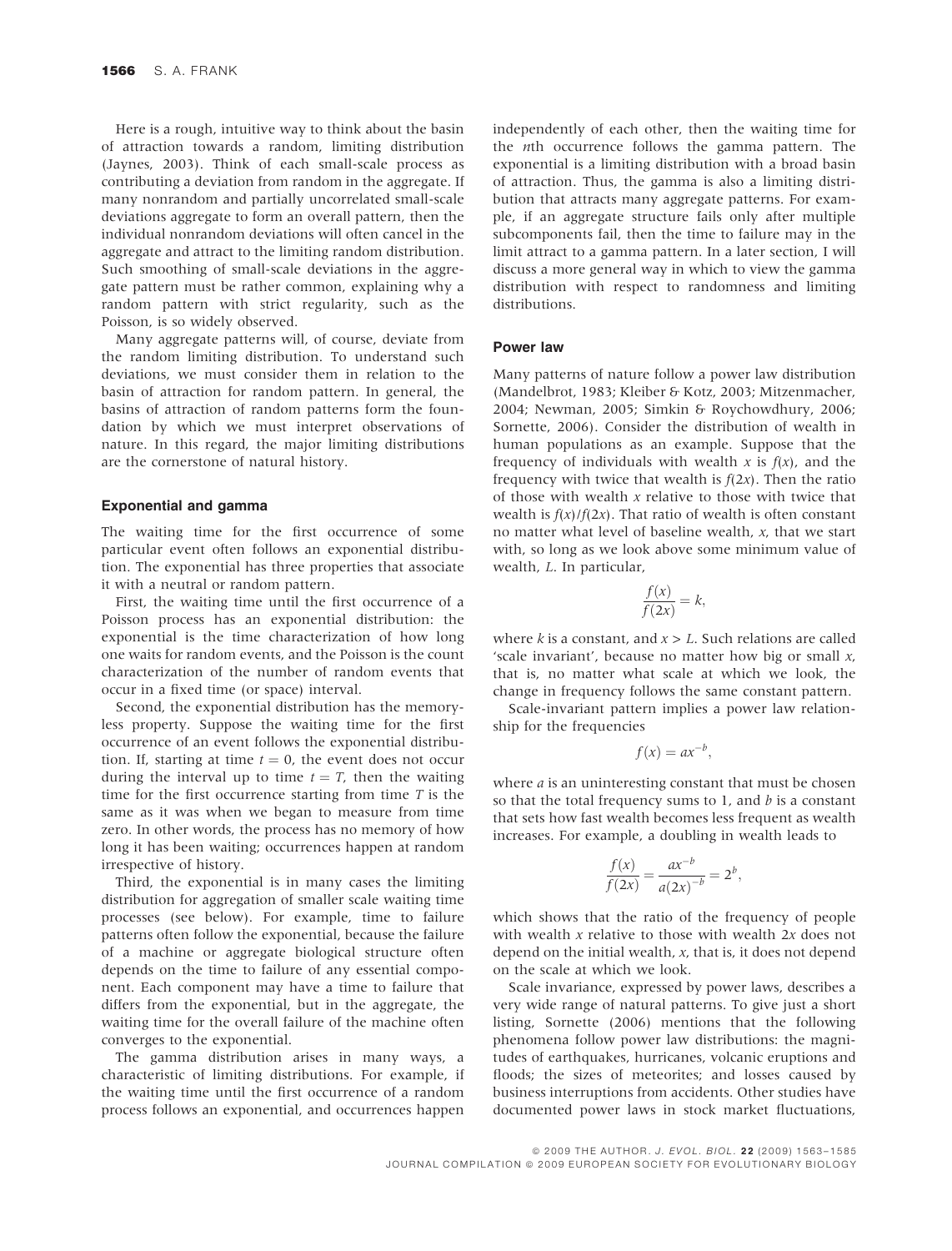sizes of computer files and word frequency in languages (Mitzenmacher, 2004; Newman, 2005; Simkin & Roychowdhury, 2006).

In biology, power laws have been particularly important in analysing connectivity patterns in metabolic networks (Barabasi & Albert, 1999; Ravasz et al., 2002) and in the number of species observed per unit area in ecology (Garcia Martin & Goldenfeld, 2006).

Many models have been developed to explain why power laws arise. Here is a simple example from Simon (1955) to explain the power law distribution of word frequency in languages (see Simkin & Roychowdhury, 2006). Suppose we start with a collection of N words. We then add another word. With probability  $p$ , the word is new. With probability  $1 - p$ , the word matches one already in our collection; the particular match to an existing word occurs with probability proportional to the relative frequencies of existing words. In the long run, the frequency of words that occurs  $x$  times is proportional to  $x^{-[1+1/(1-p)]}$ . We can think of this process as preferential attachment, or an example in which the rich get richer.

Simon's model sets out a simple process that generates a power law and fits the data. But could other simple processes generate the same pattern? We can express this question in an alternative way, following the theme of this paper: What is the basin of attraction for processes that converge onto the same pattern? The following sections take up this question and, more generally, how we may think about the relationship between generative models of process and the commonly observed patterns that result.

# Random or neutral distributions

Much of biological research is reverse engineering. We observe a pattern or design, and we try to infer the underlying process that generated what we see. The observed patterns can often be described as probability distributions: the frequencies of genotypes; the numbers of nucleotide substitutions per site over some stretch of DNA; the different output response strengths or movement directions given some input; or the numbers of species per unit area.

The same small set of probability distributions describe the great majority of observed patterns: the binomial, Poisson, Gaussian, exponential, power law, gamma and a few other common distributions. These distributions reveal the contours of nature. We must understand why these distributions are so common and what they tell us, because our goal is to use these observed patterns to reverse engineer the underlying processes that created those patterns. What information do these distributions contain?

### Maximum entropy

The key probability distributions often arise as the most random pattern consistent with the information

expressed by a few constraints (Jaynes, 2003). In this section, I introduce the concept of maximum entropy, where entropy measures randomness. In the following sections, I derive common distributions to show how they arise from maximum entropy (randomness) subject to constraints such as information about the mean, variance or geometric mean. My mathematical presentation throughout is informal and meant to convey basic concepts. Those readers interested in the mathematics should follow the references to the original literature.

The probability distributions follow from Shannon's measure of information (Shannon & Weaver, 1949). I first define this measure of information. I then discuss an intuitive way of thinking about the measure and its relation to entropy.

Consider a probability distribution function (pdf) defined as  $p(y|\theta)$ . Here, p is the probability of some measurement y given a set of parameters,  $\theta$ . Let the abbreviation  $p_v$  stand for  $p(y|\theta)$ . Then Shannon information is defined as

$$
H = -\sum p_y \log(p_y),
$$

where the sum is taken over all possible values of  $\nu$ , and the log is taken as the natural logarithm.

The value –  $log (p_y) = log (1/p_y)$  rises as the probability  $p_y$  of observing a particular value of y becomes smaller. In other words,  $- \log (p_v)$  measures the surprise in observing a particular value of  $\nu$ , because rare events are more surprising (Tribus, 1961). Greater surprise provides more information: if we are surprised by an observation, we learn a lot; if we are not surprised, we had already predicted the outcome to be likely, and we gain little information. With this interpretation, Shannon information, H, is simply an average measure of surprise over all possible values of  $\nu$ .

We may interpret the maximum of  $H$  as the least predictable and most random distribution within the constraints of any particular problem. In physics, randomness is usually expressed in terms of entropy, or disorder, and is measured by the same expression as Shannon information. Thus, the technique of maximizing H to obtain the most random distribution subject to the constraints of a particular problem is usually referred to as the method of maximum entropy (Jaynes, 2003).

Why should observed probability distributions tend towards those with maximum entropy? Because observed patterns typically arise by the aggregation of many small-scale processes. Any directionality or nonrandomness caused by each small-scale process tends, on average, to be cancelled in the aggregate: one fluctuation pushes in one direction, another fluctuation pushes in a different direction and so on. Of course, not all observations are completely random. The key is that each problem typically has a few constraints that set the pattern in the aggregate, and all other fluctuations cancel as the nonconstrained aspects tend to the greatest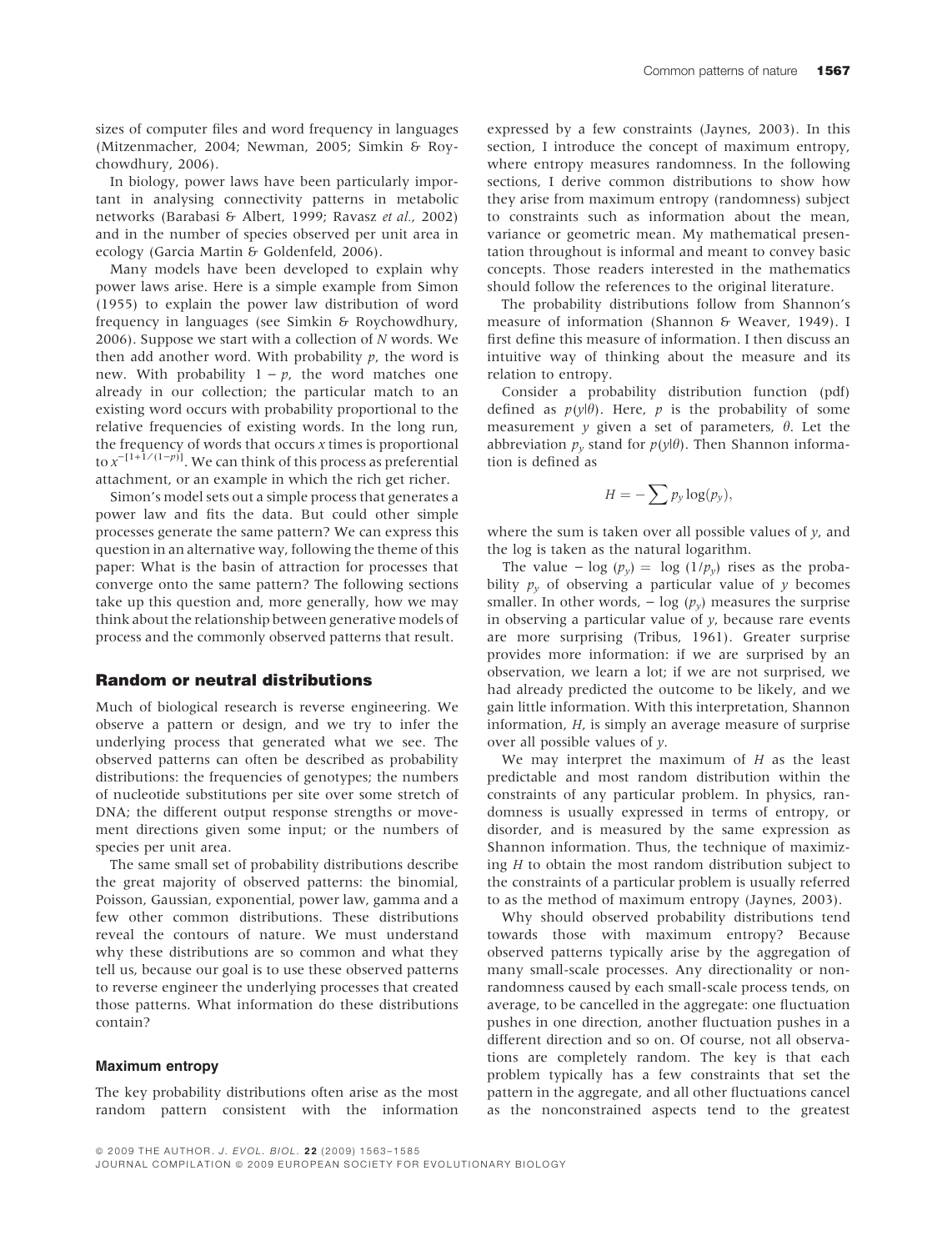entropy or randomness. In terms of information, the final pattern reflects only the information content of the system expressed by the constraints on randomness; all else dissipates to maximum entropy as the pattern converges to its limiting distribution defined by its informational constraints (Van Campenhout & Cover, 1981).

#### The discrete uniform distribution

We can find the most probable distribution for a particular problem by the method of maximum entropy. We simply solve for the probability distribution that maximizes entropy subject to the constraint that the distribution must satisfy any measurable information that we can obtain about the distribution or any assumption that we make about the distribution.

Consider the simplest problem, in which we know that *y* falls within some bounds  $a \le y \le b$ , and we require that the total probability sums to 1,  $\sum_{y} p_y = 1$ . We must also specify what values  $y$  may take on between  $a$  and  $b$ . In the first case, restrict  $y$  to the values of integers, so that  $y = a, a + 1, a + 2, ..., b$ , and there are  $N = b - a + 1$ possible values for  $\nu$ .

We find the maximum entropy distribution by maximizing Shannon entropy, H, subject to the constraint that the total probability sums to 1,  $\sum_{y} p_y = 1$ . We can abbreviate this constraint as  $P = \sum_{y} p_y - 1$ . By the method of Lagrangian multipliers, this yields the quantity to be maximized as

$$
\Lambda = H - \psi P = -\sum_{y} p_y \log(p_y) - \psi \left( \sum_{y} p_y - 1 \right).
$$

We have to choose each  $p_v$  so that the set maximizes  $\Lambda$ . We find that set by solving for each  $p_y$  as the value at which the derivative of  $\Lambda$  with respect to  $p_v$  is zero

$$
\frac{\partial \Lambda}{\partial p_y} = -1 - \log(p_y) - \psi = 0.
$$

Solving yields

$$
p_y = e^{-(1+\psi)}.
$$

To complete the solution, we must find the value of  $\psi$ , which we can obtain by using the information that the sum over all probabilities is 1, thus

$$
\sum_{y=a}^{b} p_y = \sum_{y=a}^{b} e^{-(1+\psi)} = N e^{-(1+\psi)} = 1,
$$

where  $N$  arises because  $y$  takes on  $N$  different values ranging from *a* to *b*. From this equation,  $e^{-(1+\psi)} = 1/N$ , yielding the uniform distribution

$$
p_y=1/N
$$

for  $y = a, \ldots, b$ . This result simply says that if we do not know anything except the possible values of our observations and the fact that the total probability is 1, then we should consider all possible outcomes equally (uniformly) probable. The uniform distribution is sometimes discussed as the expression of ignorance or lack of information.

In observations of nature, we usually can obtain some additional information from measurement or from knowledge about the structure of the problem. Thus, the uniform distribution does not describe well many patterns of nature, but rather arises most often as an expression of prior ignorance before we obtain information.

#### The continuous uniform distribution

The previous section derived the uniform distribution in which the observations  $y$  take on integer values a,  $a + 1$ ,  $a + 2$ , ..., b. In this section, I show the steps and notation for the continuous uniform case. See Jaynes (2003) for technical issues that may arise when analysing maximum entropy for continuous variables.

Everything is the same as the previous section, except that  $y$  can take on any continuous value between  $a$  and  $b$ . We can move from the discrete case to the continuous case by writing the possible values of  $y$  as  $a$ ,  $a + dy$ ,  $a + 2dy, \ldots, b$ . In the discrete case above,  $dy = 1$ . In the continuous case, we let  $dy \rightarrow 0$ , that is, we let dy become arbitrarily small. Then the number of steps between a and *b* is  $(b - a)/dy$ .

The analysis is exactly as above, but each increment must be weighted by dy, and instead of writing

$$
\sum_{y=a}^{b} p_y \mathrm{d}y = 1
$$

we write

$$
\int_a^b p_y \mathrm{d}y = 1
$$

to express integration of small units, dy, rather than summation of discrete units. Then, repeating the key equations from above in the continuous notation, we have the basic expression of the value to be maximized as

$$
\Lambda = H - \psi P = -\int_{y} p_{y} \log(p_{y}) dy - \psi \left( \int_{y} p_{y} dy - 1 \right).
$$

From the prior section, we know  $\partial \Lambda / \partial p_y = 0$  leads to  $p_y = e^{-(1+\psi)}$ , thus

$$
\int_a^b p_y dy = \int_a^b e^{-(1+\psi)} dy = (b-a)e^{-(1+\psi)} = 1,
$$

where  $b - a$  arises because  $\int_a^b dy = b - a$ , thus  $e^{-(1+\psi)} =$  $1/(b - a)$ , and

$$
p_y=\frac{1}{b-a},
$$

which is the uniform distribution over the continuous interval between a and b.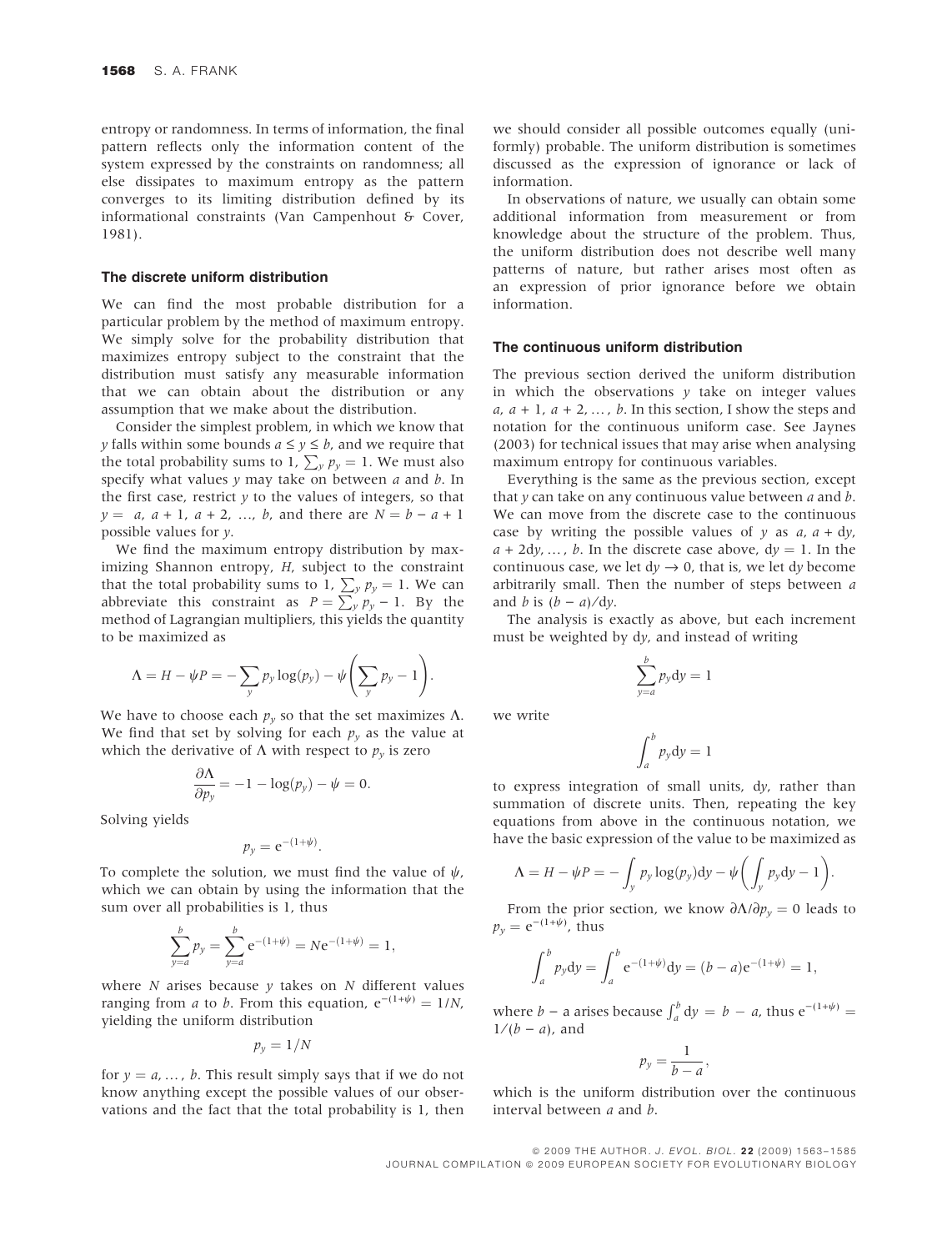### The binomial distribution

The binomial distribution describes the outcome of a series of  $i = 1, 2, \ldots, N$  observations or trials. Each observation can take on one of two values,  $x_i = 0$  or  $x_i = 1$ , for the ith observation. For convenience, we refer to an observation of 1 as a success, and an observation of zero as a failure. We assume each observation is independent of the others, and the probability of a success on any trial is  $a_i$ , where  $a_i$  may vary from trial to trial. The total number of successes over N trials is  $y = \sum x_i$ .

Suppose this is all the information that we have. We know that our random variable, y, can take on a series of integer values,  $y = 0, 1, \ldots, N$ , because we may have between zero and N total successes in N trials. Define the probability distribution as  $p_{\nu}$ , the probability that we observe  $y$  successes in  $N$  trials. We know that the probabilities sum to 1. Given only that information, it may seem, at first glance, that the maximum entropy distribution would be uniform over the possible outcomes for y. However, the structure of the problem provides more information, which we must incorporate.

How many different ways can we can obtain  $y = 0$ successes in N trials? Just one: a series of failures on every trial. How many different ways can we obtain  $y = 1$ success? There are N different ways: a success on the first trial and failures on the others; a success on the second trial, and failures on the others; and so on.

The uniform solution by maximum entropy tells us that each different combination is equally likely. Because each value of y maps to a different number of combinations, we must make a correction for the fact that measurements on  $\nu$  are distinct from measurements on the equally likely combinations. In particular, we must formulate a measure,  $m_v$ , that accounts for how the uniformly distributed basis of combinations translates into variable values of the number of successes, y. Put another way, y is invariant to changes in the order of outcomes given a fixed number of successes. That invariance captures a lack of information that must be included in our analysis.

This use of a transform to capture the nature of measurement in a particular problem recurs in analyses of entropy. The proper analysis of entropy must be made with respect to the underlying measure. We replace the Shannon entropy with the more general expression

$$
S = -\sum p_y \log \left[\frac{p_y}{m_y}\right],\tag{1}
$$

a measure of relative entropy that is related to the Kullback–Leibler divergence (Kullback, 1959). When  $m_v$ is a constant, expressing a uniform transformation, then we recover the standard expression for Shannon entropy. In the binomial sampling problem, the number of combinations for each value of  $\nu$  is

$$
m_y = \binom{N}{y} = \frac{N!}{y!(N-y)!}.
$$
 (2)

Suppose that we also know the expected number of successes in a series of N trials, given as  $\langle y \rangle = \sum y p_y$ , where I use the physicists' convention of angle brackets for the expectation of the quantity inside. Earlier, I defined  $a_i$  as the probability of success in the *i*th trial. Note that the average probability of success per trial is  $\langle v \rangle/N = \langle a \rangle$ . For convenience, let  $\alpha = \langle a \rangle$ , thus the expected number of successes is  $\langle y \rangle = N\alpha$ .

What is the maximum entropy distribution given all of the information that we have, including the expected number of successes? We proceed by maximizing S subject to the constraint that all the probabilities must add to 1 and subject to the constraint,  $C_1 = \sum y p_y - N \alpha$ , that the mean number of successes must be  $\langle y \rangle = N\alpha$ . The quantity to maximize is

$$
\begin{aligned} \Lambda &= S - \psi P - \lambda_1 C_1 \\ &= -\sum p_y \log \left[ \frac{p_y}{m_y} \right] - \psi \left( \sum p_y - 1 \right) - \lambda_1 \left( \sum yp_y - N\alpha \right). \end{aligned}
$$

we have a state of the state

Differentiating with respect to  $p_y$  and setting to zero yields

$$
p_y = k \binom{N}{y} e^{-\lambda_1 y},\tag{3}
$$

where  $k = e^{-(1+\psi)}$ , in which k and  $\lambda_1$  are two constants that must be chosen to satisfy the two constraints  $\sum p_y = 1$  and  $\sum y p_y = N\alpha$ . The constants  $k = (1 - \alpha)^N$ and  $e^{-\lambda_1} = \alpha/(1 - \alpha)$  satisfy the two constraints (Sivia & Skilling, 2006, pp. 115–120) and yield the binomial distribution

$$
p_{y} = {N \choose y} \alpha^{y} (1 - \alpha)^{N-y}.
$$

Here is the important conclusion. If all of the information available in measurement reduces to knowledge that we are observing the outcome of a series of binary trials and to knowledge of the average number of successes in N trials, then the observations will follow the binomial distribution.

In the classic sampling theory approach to deriving distributions, one generates a binomial distribution by a series of independent, identical binary trials in which the probability of success per trial does not vary between trials. That generative neutral model does create a binomial process – it is a sufficient condition.

However, many distinct processes may also converge to the binomial pattern. One only requires information about the trial-based sampling structure and about the expected number of successes over all trials. The probability of success may vary between trials (Yu, 2008).

Distinct aggregations of small-scale processes may smooth to reveal only those two aspects of information – sampling structure and average number of successes – with other measurable forms of information cancelling in the aggregate. Thus, the truly fundamental nature of the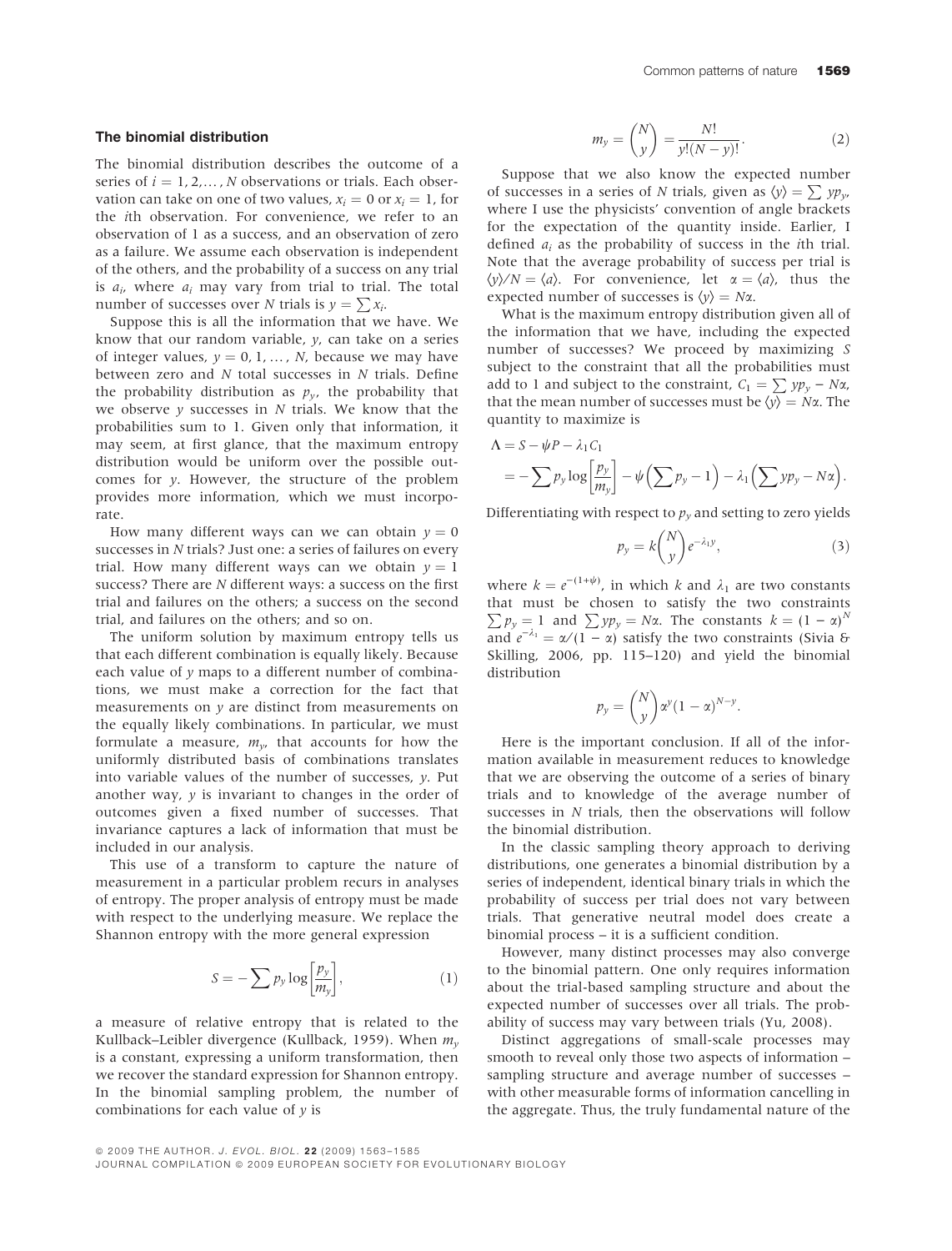binomial pattern arises not from the neutral generative model of identical, independent binary trials, but from the measurable information in observations. I discuss some additional processes that converge to the binomial in a later section on limiting distributions.

### The Poisson distribution

One often observes a Poisson distribution when counting the number of observations per unit time or per unit area. The Poisson occurs so often because it arises from the 'law of small numbers', in which aggregation of various processes converges to the Poisson when the number of counts per unit is small. Here, I derive the Poisson as a maximum entropy distribution subject to a constraint on the sampling process and a constraint on the mean number of counts per unit (Sivia & Skilling, 2006, p. 121).

Suppose the unit of measure, such as time or space, is divided into a great number, N, of very small intervals. For whatever item or event we are counting, each interval contains a count of either zero or one that is independent of the counts in other intervals. This subdivision leads to a binomial process. The measure for the number of different ways a total count of  $y =$ 0, 1,..., N can arise in the N subdivisions is given by  $m<sub>v</sub>$  of eqn 2. With large N, we can express this measure by using Stirling's approximation

$$
N! \approx \sqrt{2\pi N} (N/e)^N,
$$

where  $e$  is the base for the natural logarithm. Using this approximation for large N, we obtain

$$
m_{y} = {N \choose y} = \frac{N!}{y!(N-y)!} = \frac{N^{y}}{y!}.
$$

Entropy maximization yields eqn 3, in which we can use the large N approximation for  $m<sub>v</sub>$  to yield

$$
p_y = k \frac{x^y}{y!},
$$

in which  $x = Ne^{-\lambda_1}$ . From this equation, the constraint  $\sum p_y = 1$  leads to the identity  $\sum_y x^y/y! = e^x$ , which implies  $k = e^{-x}$ . The constraint  $\sum y p_y = \langle y \rangle = \mu$ leads to the identity  $\sum_{y} yx^{y}/y! = xe^{x}$ , which implies  $x = \mu$ . These substitutions for  $k$  and  $x$  yield the Poisson distribution

$$
p_y = \mu^y \frac{e^{-\mu}}{y!}.
$$

### The general solution

All maximum entropy problems have the same form. We first evaluate our information about the scale of observations and the sampling scheme. We use this information to determine the measure  $m<sub>v</sub>$  in the general expression for relative entropy in eqn 1. We then set  $n$  additional constraints that capture all of the available  $\sum_{y} f_i(y)p_y - \langle f_i(y) \rangle$ , where the angle brackets denote the information, each constraint expressed as  $C_i =$ expected value. If the problem is continuous, we use integration as the continuous limit of the summation.

We always use  $P = \sum_{y} p_y - 1$  to constrain the total probability to 1. We can use any function of  $y$  for the other  $f_i$  according to the appropriate constraints for each problem. For example, if  $f_i(y) = y$ , then we constrain the final distribution to have mean  $\langle y \rangle$ .

To find the maximum entropy distribution, we maximize

$$
\Lambda = S - \psi P - \sum_{i=1}^{n} \lambda_i C_i
$$

by differentiating with respect to  $p_{\nu}$ , setting to zero and solving. This calculation yields

$$
p_y = km_y e^{-\sum \lambda_i f_i}, \qquad (4)
$$

where we choose  $k$  so that the total probability is 1:  $\sum_{y} p_y = 1$  or in the continuous limit  $\int_y p_y dy = 1$ . For the additional *n* constraints, we choose each  $\lambda_i$  so that  $\sum f_i(y)$   $n = |f_j(y)|$  for all  $i = 1, 2, \ldots, n$  using integra- $\sum_{y} f_i(y)$   $p_y = \langle f_i(y) \rangle$  for all  $i = 1, 2, ..., n$ , using integration rather than summation in the continuous limit.

To solve a particular problem, we must choose a proper measure  $m<sub>v</sub>$ . In the binomial and Poisson cases, we found  $m<sub>v</sub>$  by first considering the underlying uniform scale, in which each outcome is assumed to be equally likely in the absence of additional information. We then calculated the relative weighting of each measure on the y scale, in which, for each y, variable numbers of outcomes on the underlying uniform scale map to that value of y. That approach for calculating the transformation from underlying and unobserved uniform measures to observable nonuniform measures commonly solves sampling problems based on combinatorics.

In continuous cases, we must choose  $m<sub>v</sub>$  to account for the nature of information provided by measurement. Notationally,  $m_v$  means a function  $m$  of the value  $v$ , alternatively written as  $m(y)$ . However, I use subscript notation to obtain an equivalent and more compact expression.

We find  $m_v$  by asking in what ways would changes in measurement leave unchanged the information that we obtain. That invariance under transformation of the measured scale expresses the lack of information obtained from measurement. Our analysis must always account for the presence or absence of particular information.

Suppose that we cannot directly observe  $y$ ; rather, we can observe only a transformed variable  $x = q(y)$ . Under what conditions do we obtain the same information from direct measurement of y or indirect measurement of the transformed value  $x$ ? Put another way, how can we choose  $m$  so that the information we obtain is invariant to certain transformations of our measurements?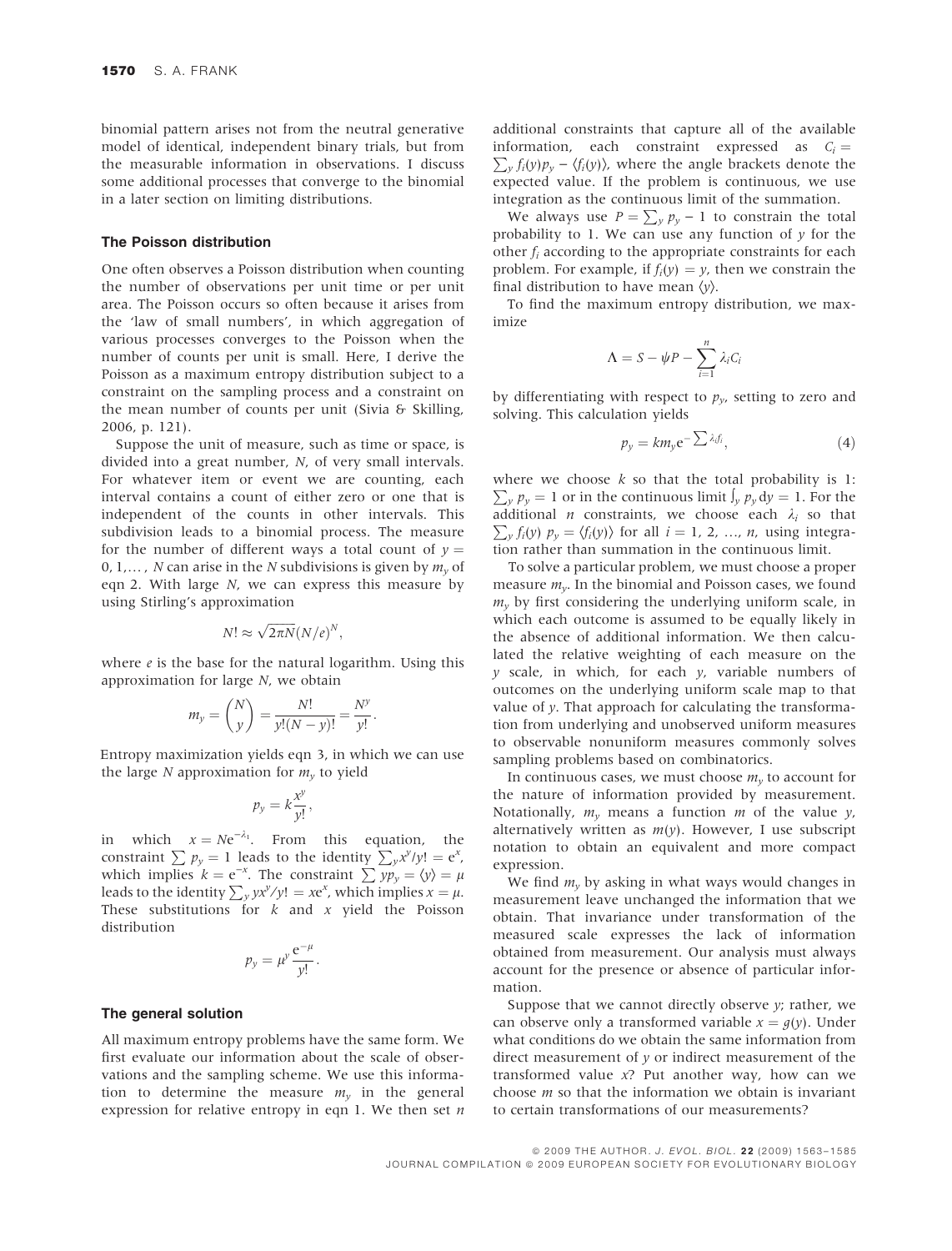Consider small increments in the direct and transformed scales, dy and dx. If we choose  $m$  so that  $m_v \, dy$  is proportional to  $m_x dx$ , then our measure m contains proportionally the same increment on both the  $y$  and  $x$ scales. With a measure  $m$  that satisfies this proportionality relation, we will obtain the same maximum entropy probability distribution for both the direct and indirect measurement scales. Thus, we must find an  $m$  that satisfies

$$
m_y dy = \kappa m_x dx \tag{5}
$$

for any arbitrary constant  $\kappa$ . The following sections give particular examples.

### The exponential distribution

Suppose we are measuring a positive value such as time or distance. In this section, I analyse the case in which the average value of observations summarizes all of the information available in the data about the distribution. Put another way, for a positive variable, suppose the only known constraint in eqn 4 is the mean:  $f_1 = y$ . Then from eqn 4,

$$
p_y = km_y e^{-\lambda_1 y}
$$

for  $y > 0$ .

We choose  $m<sub>v</sub>$  to account for the information that we have about the nature of measurement. In this case, y measures a relative linear displacement in the following sense. Let y measure the passage of time or a spatial displacement. Add a constant, c, to all of our measurements to make a new measurement scale such that  $x =$  $g(y) = y + c$ . Consider the displacement between two points on each scale:  $x_2 - x_1 = y_2 + c - y_1 - c = y_2 - y_1$ . Thus, relative linear displacement is invariant to arbitrary linear displacement, c. Now consider a uniform stretching  $(a > 1)$  or shrinking  $(a < 1)$  of our measurement scale, such that  $x = g(y) = ay + c$ . Displacement between two points on each scale is  $x_2 - x_1 = ay_2 + c - ay_1 - c =$  $a(y_2 - y_1)$ . In this case, relative linear displacement changes only by a constant factor between the two scales.

Applying the rules of calculus to  $ay + c = x$ , increments on the two scales are related by  $a dy = dx$ . Thus, we can choose  $m_v = m_x = 1$  and  $\kappa = 1/a$  to satisfy eqn 5.

Using  $m_y = 1$ , we next choose k so that  $|p_y dy = 1$ , which yields  $k = \lambda_1$ . To find  $\lambda_1$ , we solve  $\int y \lambda_1 e^{-\lambda_1} y dy =$  $\langle y \rangle$ . Setting  $\langle y \rangle = 1/\mu$ , we obtain  $\lambda_1 = \mu$ . These substitutions for k,  $m_v$  and  $\lambda_1$  define the exponential probability distribution

$$
p_y=\mu e^{-\mu y},
$$

where  $1/\mu$  is the expected value of y, which can be interpreted as the average linear displacement. Thus, if the entire information in a sample about the probability distribution of relative linear displacement is contained in the average displacement, then the most probable or maximum entropy distribution is exponential. The exponential pattern is widely observed in nature.

#### The power law distribution

In the exponential example, we can think of the system as measuring deviations from a fixed point. In that case, the information in our measures with respect to the underlying probability distribution does not change if we move the whole system – both the fixed point and the measured points – to a new location, or if we uniformly stretch or shrink the measurement scale by a constant factor. For example, we may measure the passage of time from now until something happens. In this case, 'now' can take on any value to set the origin or location for a particular measure.

By contrast, suppose the distance that we measure between points stretches or shrinks in proportion to the original distance, yet such stretching or shrinking does not change the information that we obtain about the underlying probability distribution. The invariance of the probability distribution to nonuniform stretching or shrinking of distances between measurements provides information that constrains the shape of the distribution. We can express this constraint by two measurements of distance or time,  $y_1$  and  $y_2$ , with ratio  $y_2/y_1$ . Invariance of this ratio is captured by the transformation  $x = y^a$ . This transformation yields ratios on the two scales as  $x_2 / x_1 =$  $(y_2/y_1)^a$ . Taking the logarithms of both sides gives  $log(x_2) - log(x_1) = a[log(y_2) - log(y_1)];$  thus, displacements on a logarithmic scale remain the same apart from a constant scaling factor a.

This calculation shows that preserving ratios means preserving logarithmic displacements, apart from uniform changes in scale. Thus, we fully capture the invariance of ratios by measuring the average logarithmic displacement in our sample. Given the average of the logarithmic measures, we can apply the same analysis as the previous section, but on a logarithmic scale. The average logarithmic value is the log of the geometric mean,  $\langle \log(y) \rangle = \log(G)$ , where G is the geometric mean. Thus, the only information available to us is the geometric mean of the observations or, equivalently, the average logarithm of the observations,  $\langle \log(y) \rangle$ .

We get  $m<sub>v</sub>$  by examining the increments on the two scales for the transformation  $x = y^a$ , yielding  $dx =$  $ay^{a-1}dy$ . If we define the function  $m_y = m(y) = 1/y$ , and apply that function to x and  $y^a$ , we get from eqn 5

$$
\frac{ay^{a-1}}{y^a}dy = a\frac{dy}{y} = \kappa \frac{dx}{x},
$$

which means d  $log(y) \propto d log(x)$ , where  $\infty$  means 'proportional to'. (Note that, in general, d  $log(z) = dz/z$ .) This proportionality confirms the invariance on the logarithmic scale and supports use of the geometric mean for describing information about ratios of measurements. Because changes in logarithms measure percentage changes in measurements, we can think of the information in terms of how perturbations cause percentage changes in observations.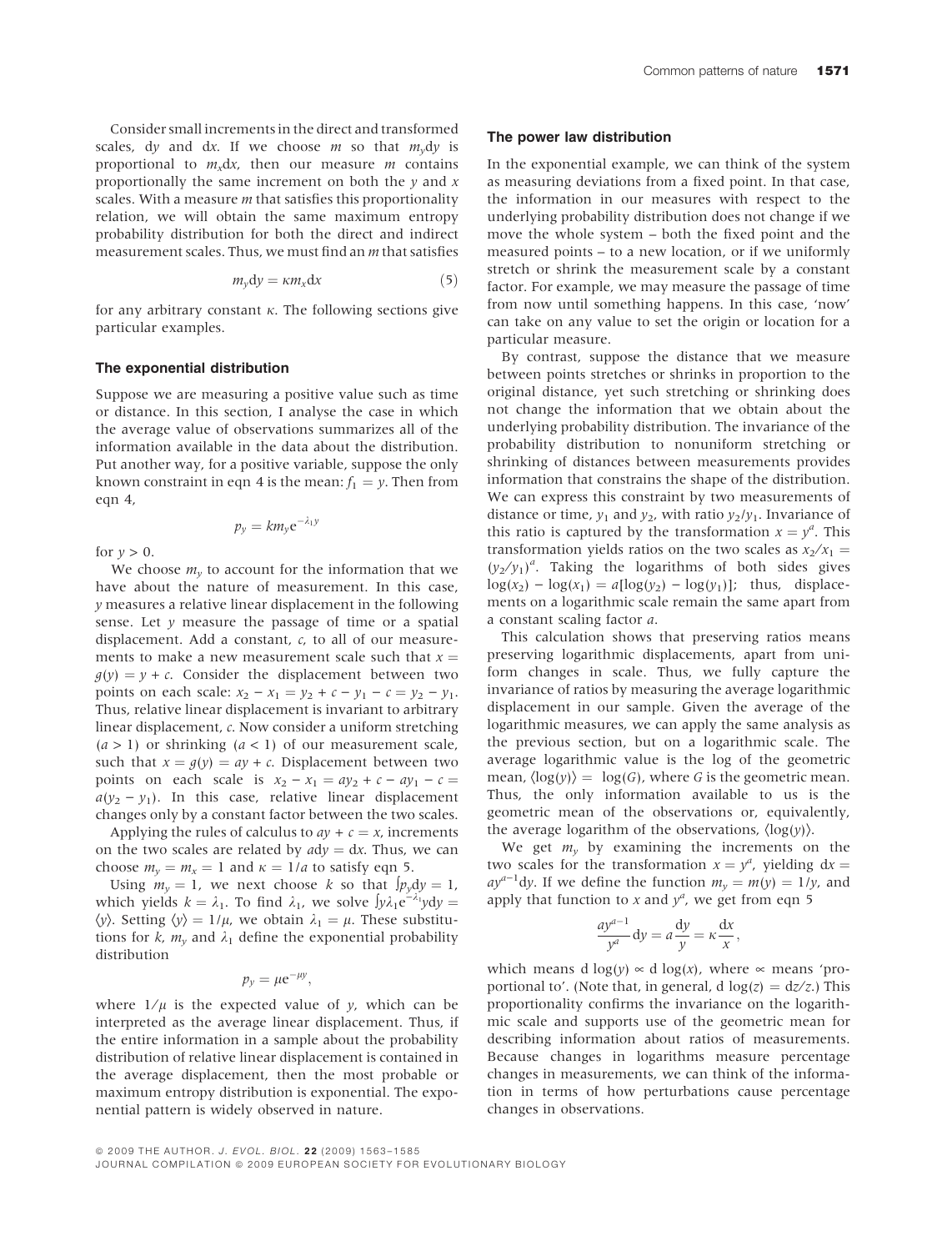From the general solution in eqn 4, we use for this problem  $m_v = 1/y$  and  $f_1 = \log(y)$ , yielding

$$
p_y = (k/y)e^{-\lambda_1 \log(y)} = (k/y)y^{-\lambda_1} = ky^{-(1+\lambda_1)}.
$$

Power law distributions typically hold above some lower bound,  $L \ge 0$ . I derive the distribution of  $1 \le L < y < \infty$  as an example. From the constraint that the total probability is 1

$$
\int_L^{\infty} ky^{-(1+\lambda_1)} dy = kL^{-\lambda_1}/\lambda_1 = 1,
$$

yielding  $k = \lambda_1 L^{\lambda_1}$ . Next we solve for  $\lambda_1$  by using the constraint on  $\langle \log(y) \rangle$  to write

$$
\langle \log(y) \rangle = \int_{L}^{\infty} \log(y) p_{y} dy
$$
  
= 
$$
\int_{L}^{\infty} \log(y) \lambda_{1} L^{\lambda_{1}} y^{-(1+\lambda_{1})} dy
$$
  
= 
$$
\log(L) + 1/\lambda_{1}.
$$

Using  $\delta = \lambda_1$ , we obtain  $\delta = 1/\langle \log(y/L) \rangle$ , yielding

$$
p_y = \delta L^{\delta} y^{-(1+\delta)}.
$$
 (6)

If we choose  $L = 1$ , then

$$
p_y = \delta y^{-(1+\delta)},
$$

where  $1/\delta$  is the geometric mean of y in excess of the lower bound L. Note that the total probability in the upper tail is  $(L/y)^{\delta}$ . Typically, one only refers to power law or 'fat tails' for  $\delta$  < 2.

# Power laws, entropy and constraint

There is a vast literature on power laws. In that literature, almost all derivations begin with a particular neutral generative model, such as Simon's (1955) preferential attachment model for the frequency of words in languages (see above). By contrast, I showed that a power law arises simply from an assumption about the measurement scale and from information about the geometric mean. This view of the power law shows the direct analogy with the exponential distribution: setting the geometric mean attracts aggregates towards a power law distribution; setting the arithmetic mean attracts aggregates towards an exponential distribution. This sort of informational derivation of the power law occurs in the literature (e.g. Kapur, 1989; Kleiber & Kotz, 2003), but appears rarely and is almost always ignored in favour of specialized generative models.

Recently, much work in theoretical physics attempts to find maximum entropy derivations of power laws (e.g. Abe & Rajagopal, 2000) from a modified approach called Tsallis entropy (Tsallis, 1988, 1999). The Tsallis approach uses a more complex definition of entropy but typically applies a narrower concept of constraint than I use in this paper. Those who follow the Tsallis approach apparently do not accept a constraint on the geometric mean as a natural physical constraint, and seek to modify the definition of entropy so that they can retain the arithmetic mean as the fundamental constraint of location.

Perhaps in certain physical applications it makes sense to retain a limited view of physical constraints. But from the broader perspective of pattern, beyond certain physical applications, I consider the geometric mean as a natural informational constraint that arises from measurement or assumption. By this view, the simple derivation of the power law given here provides the most general outlook on the role of information in setting patterns of nature.

#### The gamma distribution

If the average displacement from an arbitrary point captures all of the information in a sample about the probability distribution, then observations follow the exponential distribution. If the average logarithmic displacement captures all of the information in a sample, then observations follow the power law distribution. Displacements are non-negative values measured from a reference point.

In this section, I show that if the average displacement and the average logarithmic displacement together contain all the information in a sample about the underlying probability distribution, then the observations follow the gamma distribution.

No transformation preserves the information in both direct and logarithmic measures apart from uniform scaling,  $x = ay$ . Thus,  $m<sub>v</sub>$  is a constant and drops out of the analysis in the general solution given in eqn 4. From the general solution, we use the constraint on the mean,  $f_1 = y$ , and the constraint on the mean of the logarithmic values,  $f_2 = \log(y)$ , yielding

$$
p_y = k e^{-\lambda_1 y - \lambda_2 \log(y)} = k y^{-\lambda_2} e^{-\lambda_1 y}.
$$

We solve for the three unknowns k,  $\lambda_1$ , and  $\lambda_2$  from the constraints on the total probability, the mean, and the mean logarithmic value (geometric mean). For convenience, make the substitutions  $\mu = \lambda_1$  and  $r = 1 - \lambda_2$ . Using each constraint in turn and solving for each of the unknowns yields the gamma distribution

$$
p_y = \frac{\mu^r}{\Gamma(r)} y^{r-1} e^{-\mu y},
$$

where  $\Gamma$  is the gamma function, the average value is  $\langle y \rangle = r/\mu$  and the average logarithmic value is  $\langle \log(y) \rangle =$  $-\log(\mu) + \Gamma'(r)/\Gamma(r)$ , where the prime denotes differentiation with respect to  $r$ . Note that the gamma distribution is essentially a product of a power law,  $y^{r-1}$ , and an exponential,  $e^{-\mu y}$ , representing the combination of the independent constraints on the geometric and arithmetic means.

The fact that both linear and logarithmic measures provide information suggests that measurements must be made in relation to an absolute fixed point. The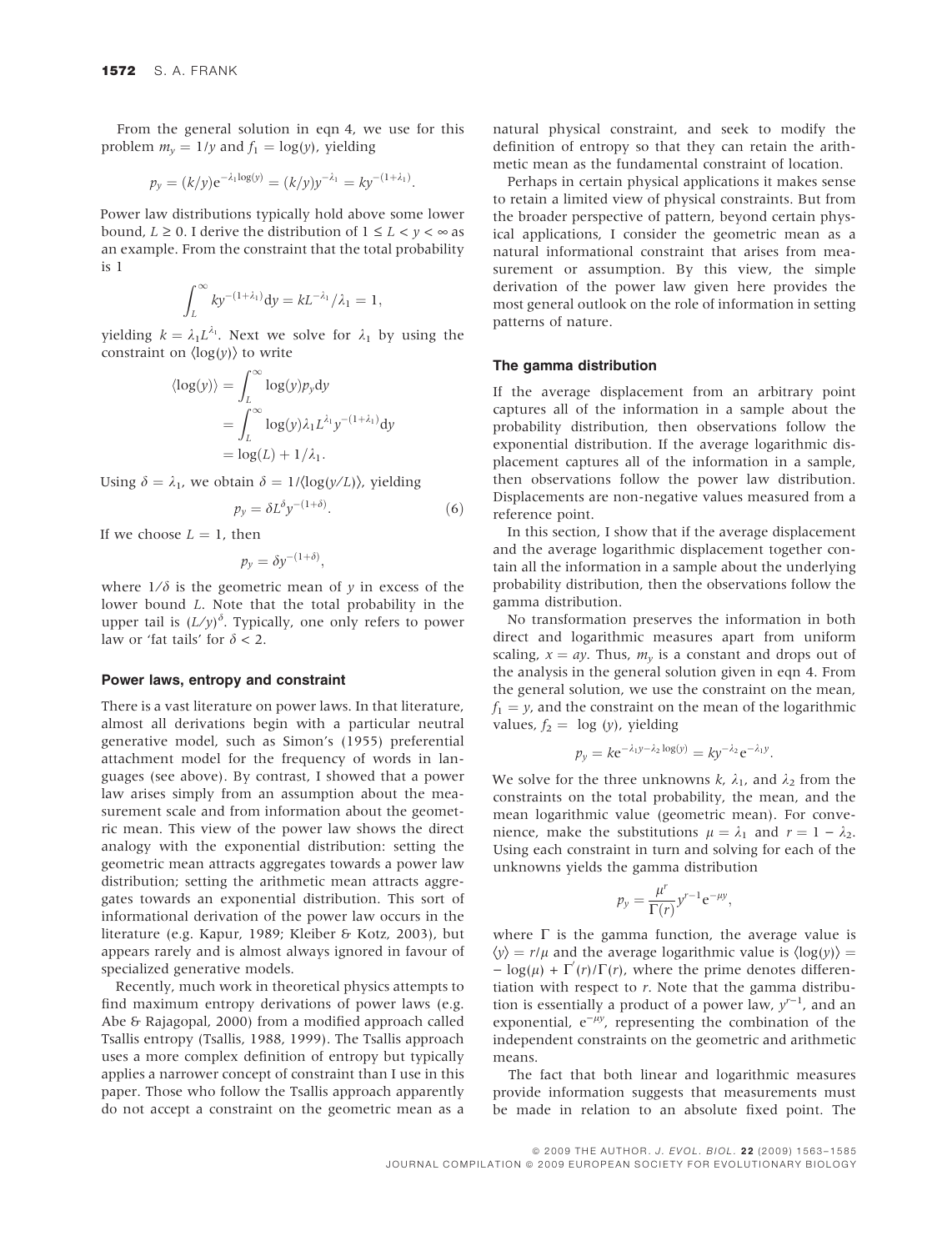need for full information of location may explain why the gamma distribution often arises in waiting time problems, in which the initial starting time denotes a fixed birth date that sets the absolute location of measure.

### The Gaussian distribution

Suppose one knows the mean,  $\mu$ , and the variance,  $\sigma^2$ , of a population from which one makes a set of measurements. Then one can express a measurement, y, as the deviation  $x = (y - \mu)/\sigma$ , where  $\sigma$  is the standard deviation. One can think of  $1/\sigma^2$  as the amount of information one obtains from an observation about the location of the mean, because the smaller  $\sigma^2$ , the closer observed values  $\nu$  will be to  $\mu$ .

If all one knows is  $1/\sigma^2$ , the amount of information about location per observation, then the probability distribution that expresses that state of knowledge is the Gaussian (or normal) distribution. If one has no information about location,  $\mu$ , then the most probable distribution centres at zero, expressing the magnitude of fluctuations. If one knows the location,  $\mu$ , then the most probable distribution is also a Gaussian with the same shape and distribution of fluctuations, but centred at  $\mu$ .

The widespread use of Gaussian distributions arises for two reasons. First, many measurements concern fluctuations about a central location caused by perturbing factors or by errors in measurement. Second, in formulating a theoretical analysis of measurement and information, an assumption of Gaussian fluctuations is the best choice when one has information only about the precision or error in observations with regard to the average value of the population under observation (Jaynes, 2003).

The derivation of the Gaussian follows our usual procedure. We assume that the mean,  $\langle y \rangle = \mu$ , and the variance,  $\langle (y - \mu)^2 \rangle = \sigma^2$ , capture all of the information in observations about the probability distribution. Because the mean enters only through the deviations  $y - \mu$ , we need only one constraint from eqn 4 expressed as  $f_1 = (y - \mu)^2$ . With regard to  $m_y$ , the expression  $x =$  $(y - \mu)/\sigma$  captures the invariance under which we lose no information about the distribution. Thus,  $dx = dy / \sigma$ , leads to a constant value for  $m<sub>v</sub>$  that drops out of the analysis. From eqn 4,

$$
p_y = k e^{-\lambda_1 (y - \mu)^2}.
$$

We find k and  $\lambda_1$  by solving the two constraints  $|p_y dy = 1$ we find k and  $\lambda_1$  by solving the two constraints  $p_y dy = 1$ <br>and  $\int (y - \mu)^2 p_y dy = \sigma^2$ . Solving gives  $k^{-1} = \sigma \sqrt{2\pi}$  and  $\lambda_1^{-1} = 2\sigma^2$ , yielding the Gaussian distribution

$$
p_y = \frac{1}{\sigma\sqrt{2\pi}} e^{-(y-\mu)^2/2\sigma^2},
$$
 (7)

or expressed more simply in terms of the normalized deviations  $x = (y - \mu)/\sigma$  as

$$
p_x = \frac{1}{\sqrt{2\pi}} e^{-x^2/2}.
$$

# Limiting distributions

Most observable patterns of nature arise from the aggregation of numerous small-scale processes. I have emphasized that aggregation tends to smooth fluctuations, so that the remaining pattern converges to maximum entropy subject to the constraints of the information or signal that remains. We might say that, as the number of entities contributing to the aggregate increases, we converge in the limit to those maximum entropy distributions that define the common patterns of nature.

In this section, I look more closely at the process of aggregation. Why do fluctuations tend to cancel in the aggregate? Why is aggregation so often written as a summation of observations? For example, the central limit theorem is about the way in which a sum of observations converges to a Gaussian distribution as we increase the number of observations added to the sum. Similarly, I discussed the binomial distribution as arising from the sum of the number of successes in a series of independent trials, and the Poisson distribution as arising from the number of counts of some event summed over a large number of small temporal or spatial intervals.

It turns out that summation of random variables is really a very general process that smooths the fluctuations in observations. Such smoothing very often acts as a filter to remove the random noise that lacks a signal and to enhance the true signal or information contained in the aggregate set of observations. Put another way, summation of random processes is much more than our usual intuitive concept of simple addition.

I mentioned that we already have encountered the binomial and Poisson distributions as arising from summation of many independent observations. Before I turn to general aspects of summation, I first describe the central limit theorem in which sums of random variables often converge to a Gaussian distribution.

# The central limit theorem and the Gaussian distribution

A Gaussian probability distribution has higher entropy than any other with the same variance; therefore any operation on a probability distribution which discards information, but conserves variance, leads us inexorably closer to a Gaussian. The central limit theorem … is the best known example of this, in which the operation performed is convolution [summation of random processes]. (Jaynes, 2003, p. 221)

A combination of random fluctuations converges to the Gaussian if no fluctuation tends to dominate. The lack of dominance by any particular fluctuation is what Jaynes means by 'conserves variance'; no fluctuation is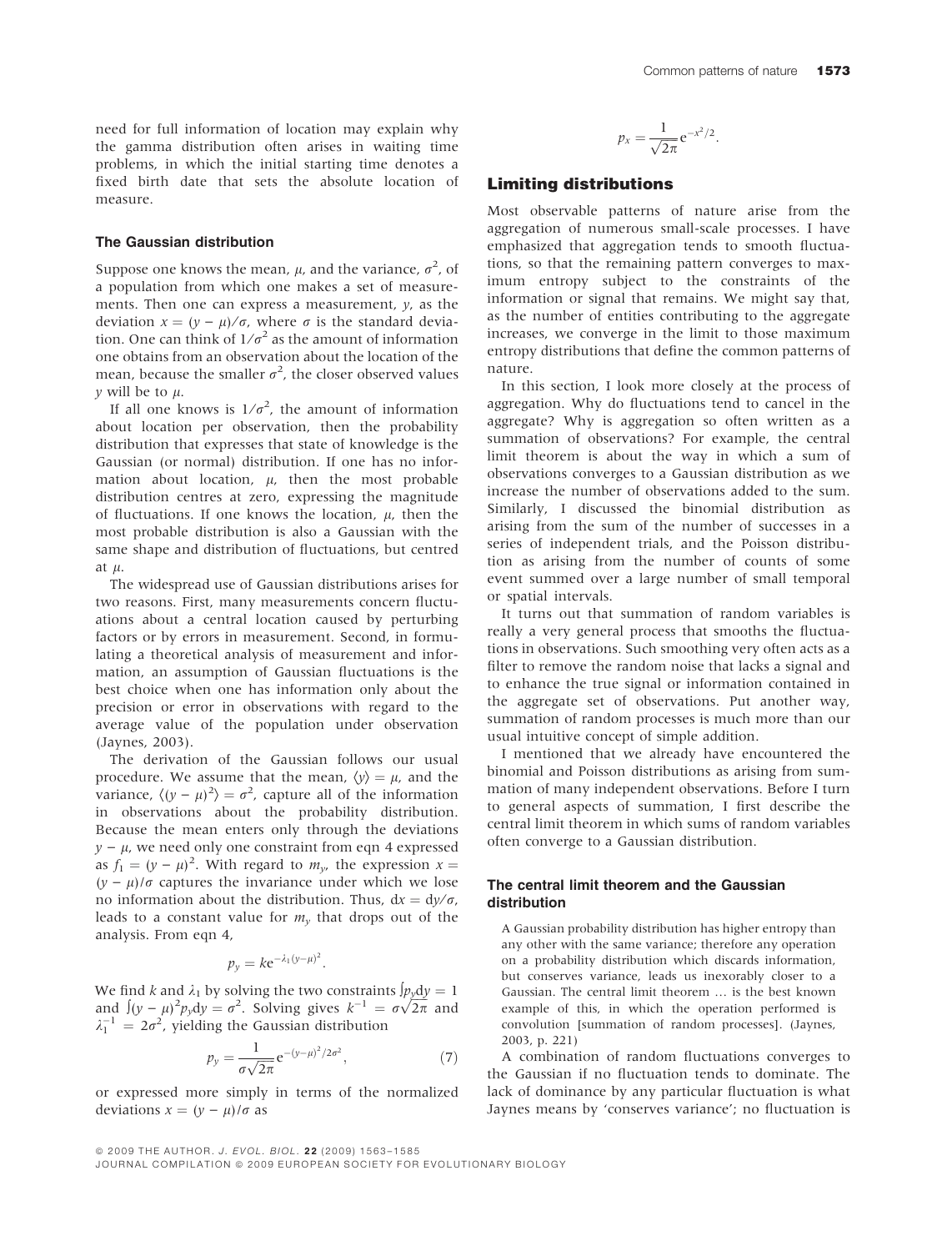too large as long as the squared deviation (variance) for that perturbation is not, on average, infinitely large relative to the other fluctuations.

One encounters in the literature many special cases of the central limit theorem. The essence of each special case comes down to information. Suppose some process of aggregation leads to a probability distribution that can be observed. If all of the information in the observations about the probability distribution is summarized completely by the variance, then the distribution is Gaussian. We ignore the mean, because the mean pins the distribution to a particular location, but does not otherwise change the shape of the distribution.

Similarly, suppose the variance is the only constraint we can assume about an unobserved distribution – equivalently, suppose we know only the precision of observations about the location of the mean, because the variance defines precision. If we can set only the precision of observations, then we should assume the observations come from a Gaussian distribution.

We do not know all of the particular generative processes that converge to the Gaussian. Each particular statement of the central limit theorem provides one specification of the domain of attraction – a subset of the generative models that do in the limit take on the Gaussian shape. I briefly mention three forms of the central limit theorem to a give a sense of the variety of expressions.

First, for any random variable with finite variance, the sum of independent and identical random variables converges to a Gaussian as the number of observations in the sum increases. This statement is the most common in the literature. It is also the least general, because it requires that each observation in the sum come from the same identical distribution, and that each observation be independent of the other observations.

Second, the Lindeberg condition does not require that each observation come from the same identical distribution, but it does require that each observation be independent of the others and that the variance be finite for each random variable contributing to the sum (Feller, 1971). In practice, for a sequence of  $n$  measurements with sum  $Z_n = \sum X_i/\sqrt{n}$  for  $i = 1, ..., n$ , and if  $\sigma_i^2$  is the variance of the *i*th variable so that  $V_n = \sum \sigma_i^2/n$  is the average variance, then  $Z_n$  approaches a Gaussian as long as no single variance  $\sigma_i^2$  dominates the average variance  $V_n$ .

Third, the martingale central limit theorem defines a generative process that converges to a Gaussian in which the random variables in a sequence are neither identical nor independent (Hall & Heyde, 1980). Suppose we have a sequence of observations,  $X_t$ , at successive times  $t =$ 1,…, T. If the expected value of each observation equals the value observed in the prior time period, and the variance in each time period,  $\sigma_t^2$ , remains finite, then the sequence  $X_t$  is a martingale that converges in distribution to a Gaussian as time increases. Note that the distribution of each  $X_t$  depends on  $X_{t-1}$ ; the distribution of  $X_{t-1}$ depends on  $X_{t-2}$ ; and so on. Therefore each observation depends on all prior observations.

Extension of the central limit theorem remains a very active field of study (Johnson, 2004). A deeper understanding of how aggregation determines the patterns of nature justifies that effort.

In the end, information remains the key. When all information vanishes except the variance, pattern converges to the Gaussian distribution. Information vanishes by repeated perturbation. Variance and precision are equivalent for a Gaussian distribution: the information (precision) contained in an observation about the average value is the reciprocal of the variance,  $1/\sigma^2$ . So we may say that the Gaussian distribution is the purest expression of information or error in measurement (Stigler, 1986).

As the variance goes to infinity, the information per observation about the location of the average value,  $1/\sigma^2$ , goes to zero. It may seem strange that an observation could provide no information about the mean value. But some of the deepest and most interesting aspects of pattern in nature can be understood by considering the Gaussian distribution to be a special case of a wider class of limiting distributions with potentially infinite variance.

When the variance is finite, the Gaussian pattern follows, and observations provide information about the mean. As the variance becomes infinite because of occasional large fluctuations, one loses all information about the mean, and patterns follow a variety of power law type distributions. Thus, Gaussian and power law patterns are part of a single wider class of limiting distributions, the Lévy stable distributions. Before I turn to the Lévy stable distributions, I must develop the concept of aggregation more explicitly.

# Aggregation: summation and its meanings

Our understanding of aggregation and the common patterns in nature arises mainly from concepts such as the central limit theorem and its relatives. Those theorems tell us what happens when we sum up random processes.

Why should addition be the fundamental concept of aggregation? Think of the complexity in how processes combine to form the input–output relations of a control network, or the complexity in how numerous processes influence the distribution of species across a natural landscape.

Three reasons support the use of summation as a common form of aggregation. First, multiplication and division can be turned into addition or subtraction by taking logarithms. For example, the multiplication of numerous processes often smooths into a Gaussian distribution on the logarithmic scale, leading to the lognormal distribution.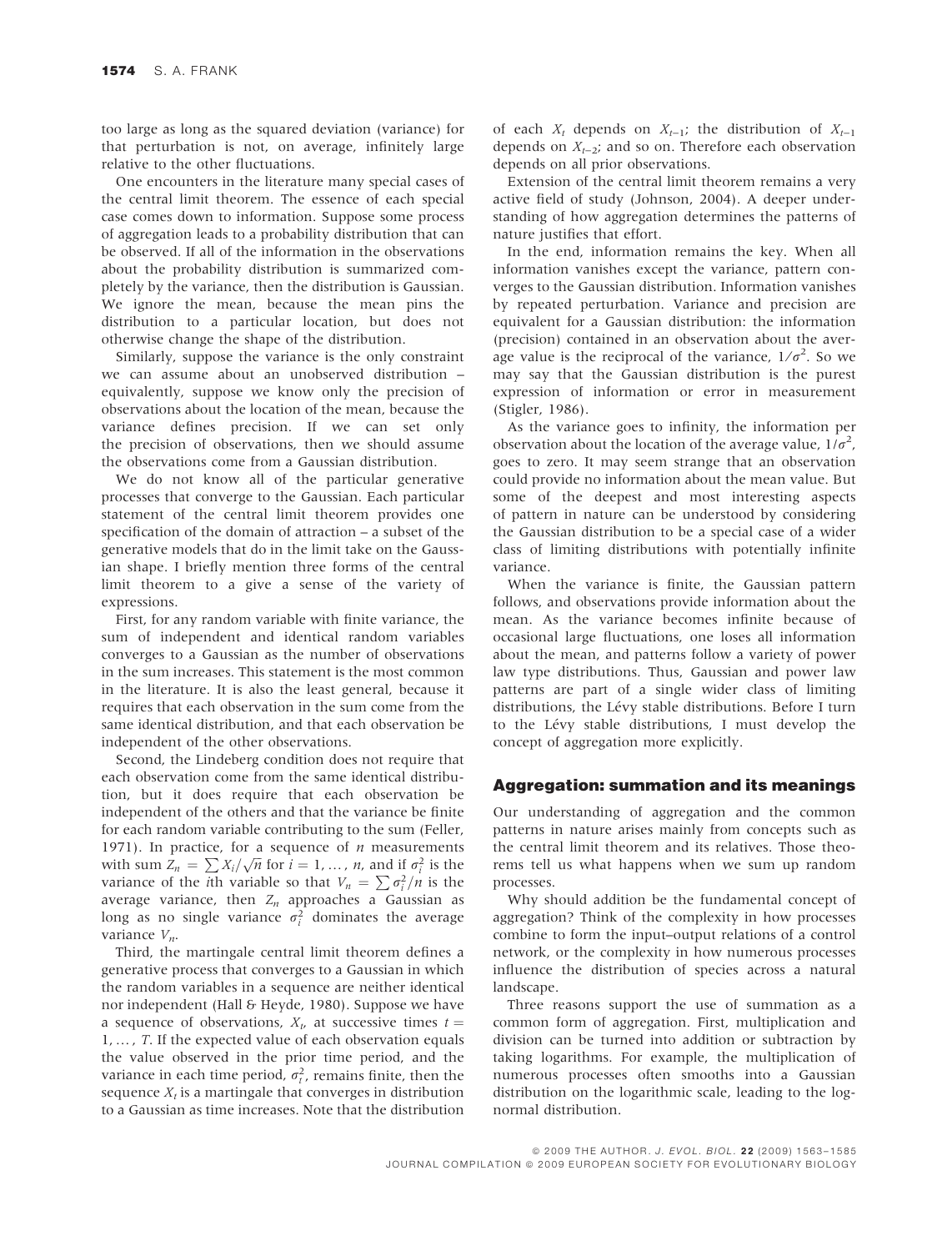Second, multiplication of small perturbations is roughly equivalent to addition. For example, suppose we multiply two processes each perturbed by a small amount,  $\epsilon$  and  $\delta$ , respectively, so that the product of the perturbed processes is  $(1 + \epsilon)(1 + \delta) = 1 + \epsilon + \delta + \delta$  $\epsilon \delta \approx 1 + \epsilon + \delta$ . Because  $\epsilon$  and  $\delta$  are small relative to 1, their product is very small and can be ignored. Thus, the total perturbations of the multiplicative process are simply the sum of the perturbations. In general, aggregations of small perturbations combine through summation.

Third, summation of random processes is rather different from a simple intuitive notion of adding two numbers. Instead, adding a stochastic variable to some input acts like a filter that typically smooths the output, causing loss of information by taking each input value and smearing that value over a range of outputs. Therefore, summation of random processes is a general expression of perturbation and loss of information. With an increasing number of processes, the aggregate increases in entropy towards the maximum, stable value of disorder defined by the sampling structure and the information preserved through the multiple rounds of perturbations.

The following two subsections give some details about adding random processes. These details are slightly more technical than most of the paper; some readers may prefer to skip ahead. However, these details ultimately reveal the essence of pattern in natural history, because pattern in natural history arises from aggregation.

# Convolution: the addition of random processes

Suppose we make two independent observations from two random processes,  $X_1$  and  $X_2$ . What is the probability distribution function (pdf) of the sum,  $X = X_1 + X_2$ ?

Let  $X_1$  have pdf  $f(x)$  and  $X_2$  have pdf  $g(x)$ . Then the pdf of the sum,  $X = X_1 + X_2$ , is

$$
h(x) = \int f(u)g(x - u) \mathrm{d}u. \tag{8}
$$

Read this as follows: for each possible value, u, that  $X_1$ can take on, the probability of observing that value is proportional to  $f(u)$ . To obtain the sum,  $X_1 + X_2 = x$ , given that  $X_1 = u$ , it must be that  $X_2 = x - u$ , which occurs with probability  $g(x - u)$ . Because  $X_1$  and  $X_2$  are independent, the probability of  $X_1 = u$  and  $X_2 = x - u$  is  $f(u)g(x - u)$ . We then add up (integrate over) all combinations of observations that sum to  $x$ , and we get the probability that the sum takes on the value  $X_1 + X_2 = x$ . Figures 1 and 2 illustrate how the operation in eqn 8 smooths the probability distribution for the sum of two random variables.

The operation in eqn 8 is called convolution: we get the pdf of the sum by performing convolution of the two distributions for the independent processes that we are adding. The convolution operation is so common that it



Fig. 1 Summing two independent random variables smooths the distribution of the sum. The plots illustrate the process of convolution given by eqn 8. The top two plots show the separate distributions of f for  $X_1$  and g for  $X_2$ . Note that the initial distribution of  $X_1$ given by f is noisy; one can think of adding  $X_2$  to  $X_1$  as applying the filter  $g$  to  $f$  to smooth the noise out of  $f$ . The third plot shows how the smoothing works at an individual point marked by the vertical bar in the lower plot. At that point,  $u$ , in the third plot, the probability of observing  $u$  from the initial distribution is proportional to  $f(u)$ . To obtain the sum, x, the value from the second distribution must be  $x - u$ , which occurs with probability proportional to  $g(x - u)$ . For each fixed x value, one obtains the total probability  $h(x)$ in proportion to the sum (integral) over  $u$  of all the different  $f(u)g(x - u)$  combinations, given by the shaded area under the curve. From Bracewell (2000, fig 3.1).

has its own standard notation: the distribution, h, of the sum of two independent random variables with distributions  $f$  and  $g$ , is the convolution of  $f$  and  $g$ , which we write as

$$
h = f * g. \tag{9}
$$

This notation is just a shorthand for eqn 8.

# The Fourier transform: the key to aggregation and pattern

The previous section emphasized that aggregation often sums random fluctuations. If we sum two independent random processes,  $Y_2 = X_1 + X_2$ , each drawn from the same distribution,  $f(x)$ , then the distribution of the sum is

© 2009 THE AUTHOR. J. EVOL. BIOL. 22 (2009) 1563-1585

JOURNAL COMPILATION © 2009 EUROPEAN SOCIETY FOR EVOLUTIONARY BIOLOGY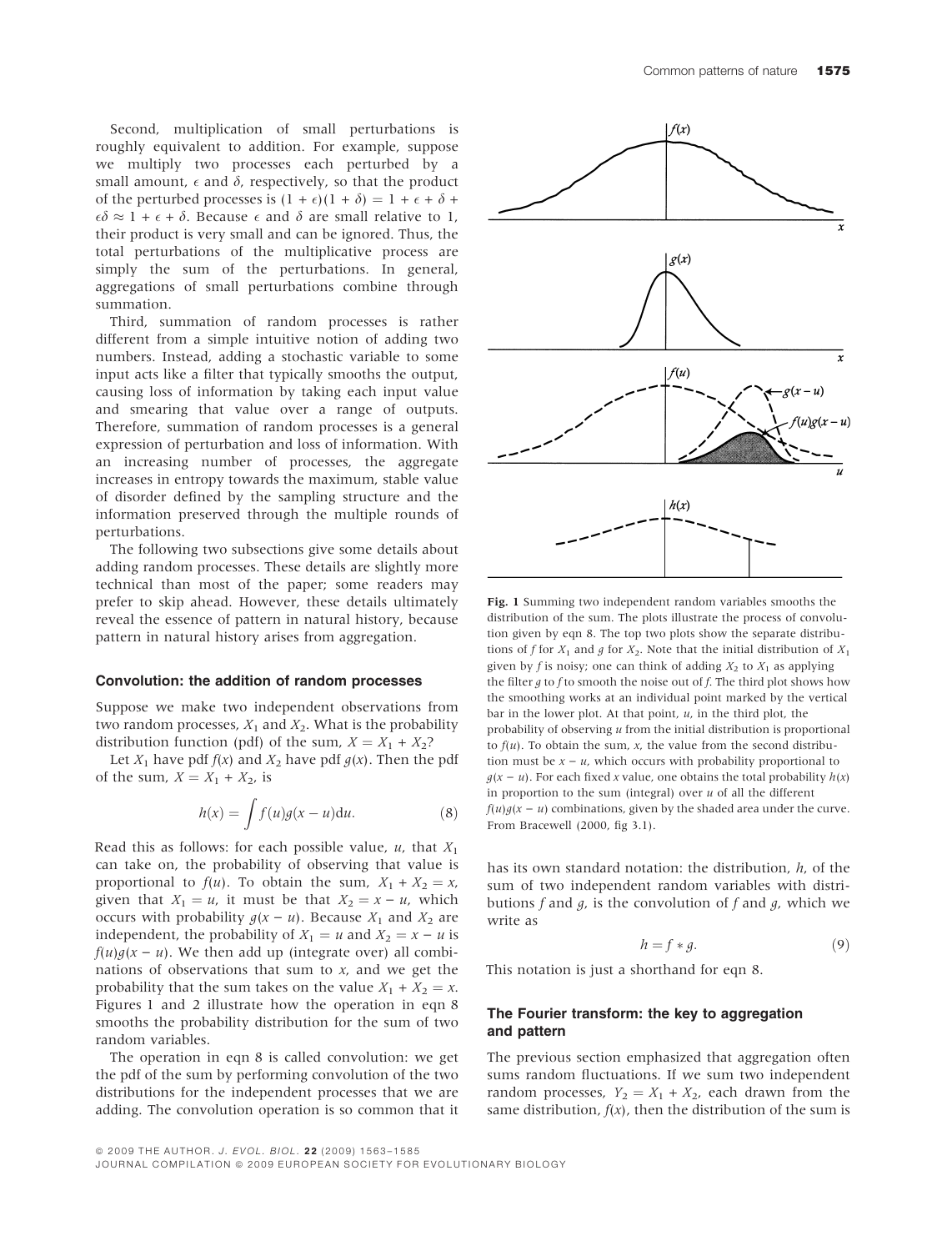

Fig. 2 Another example of how summing random variables (convolution) smooths a distribution. The top plots show the initial noisy distribution f and a second, smoother distribution, g. The distribution of the sum,  $h = f * g$ , smooths the initial distribution of f. The middle plot shows a piece of f broken into intervals, highlighting two intervals  $x = x_1$  and  $x = x_2$ . The lower panel shows how convolution of f and g gives the probability,  $h(x)$ , that the sum takes on a particular value, x. For example, the value  $h(x_1)$  is the shaded area under the left curve, which is the sum (integral) of  $f(u)g(x - u)$ over all values of u and then evaluated at  $x = x_1$ . The area under the right curve is  $h(x_2)$  obtained by the same calculation evaluated at  $x = x_2$ . From Bracewell (2000, figs 3.2 and 3.3).

the convolution of f with itself:  $g(x) = f * f = f^{*2}$ . Similarly, if we summed  $n$  independent observations from the same distribution,

$$
Y_n = \sum_{i=1}^n X_i,\tag{10}
$$

then  $g(x)$ , the distribution of  $Y_n$ , is the *n*-fold convolution  $g(x) = f^{*n}$ . Thus, it is very easy, in principle, to calculate the distribution of a sum of independent random fluctuations. However, convolution given by eqn 8 is tedious and does not lead to easy analysis.

Fourier transformation provides a useful way to get around the difficulty of multiple convolutions. Fourier transformation partitions any function into a combination of terms, each term describing the intensity of fluctuation at a particular frequency. Frequencies are a more natural scale on which to aggregate and study fluctuations, because weak signals at particular frequencies carry little information about the true underlying pattern and naturally die away upon aggregation.

To show how Fourier transformation extinguishes weak signals upon aggregation of random fluctuations, I start with the relation between Fourier transformation and convolution. The Fourier transform takes some function,  $f(x)$ , and changes it into another function,  $F(s)$ , that contains exactly the same information but expressed in a different way. In symbols, the Fourier transform is

$$
\mathcal{F}{f(x)} = F(s).
$$

The function  $F(s)$  contains the same information as  $f(x)$ , because we can reverse the process by the inverse Fourier transform

$$
\mathcal{F}^{-1}\lbrace F(s)\rbrace = f(x).
$$

We typically think of  $x$  as being any measurement such as time or distance; the function  $f(x)$  may, for example, be the pdf of  $x$ , which gives the probability of a fluctuation of magnitude  $x$ . In the transformed function,  $s$  describes the fluctuations with regard to their frequencies of repetition at a certain magnitude, x, and  $F(s)$  is the intensity of fluctuations of frequency s. We can express fluctuations by sine and cosine curves, so that  $F$  describes the weighting or intensity of the combination of sine and cosine curves at frequency s. Thus, the Fourier transform takes a function  $f$  and breaks it into the sum of component frequency fluctuations with particular weighting  $F$  at each frequency s. I give the technical expression of the Fourier transform at the end of this section.

With regard to aggregation and convolution, we can express a convolution of probability distributions as the product of their Fourier transforms. Thus, we can replace the complex convolution operation with multiplication. After we have finished multiplying and analysing the transformed distributions, we can transform back to get a description of the aggregated distribution on the original scale. In particular, for two independent distributions  $f(x)$ and  $g(x)$ , the Fourier transform of their convolution is

$$
\mathcal{F}\{(f * g)(x)\} = F(s)G(s).
$$

When we add  $n$  independent observations from the same distribution, we must perform the  $n$ -fold convolution, which can also be done by multiplying the transformed function  $n$  times

$$
\mathcal{F}\{f^{*n}\}=[F(s)]^n.
$$

Note that a fluctuation at frequency  $\omega$  with weak intensity  $F(\omega)$  will get washed out compared with a fluctuation at frequency  $\omega'$  with strong intensity  $F(\omega')$ , because

$$
\frac{[F(\omega)]^n}{[F(\omega')]^n} \to 0
$$

with an increase in the number of fluctuations,  $n$ , contributing to the aggregate. Thus the Fourier frequency domain makes clear how aggregation intensifies strong signals and extinguishes weak signals.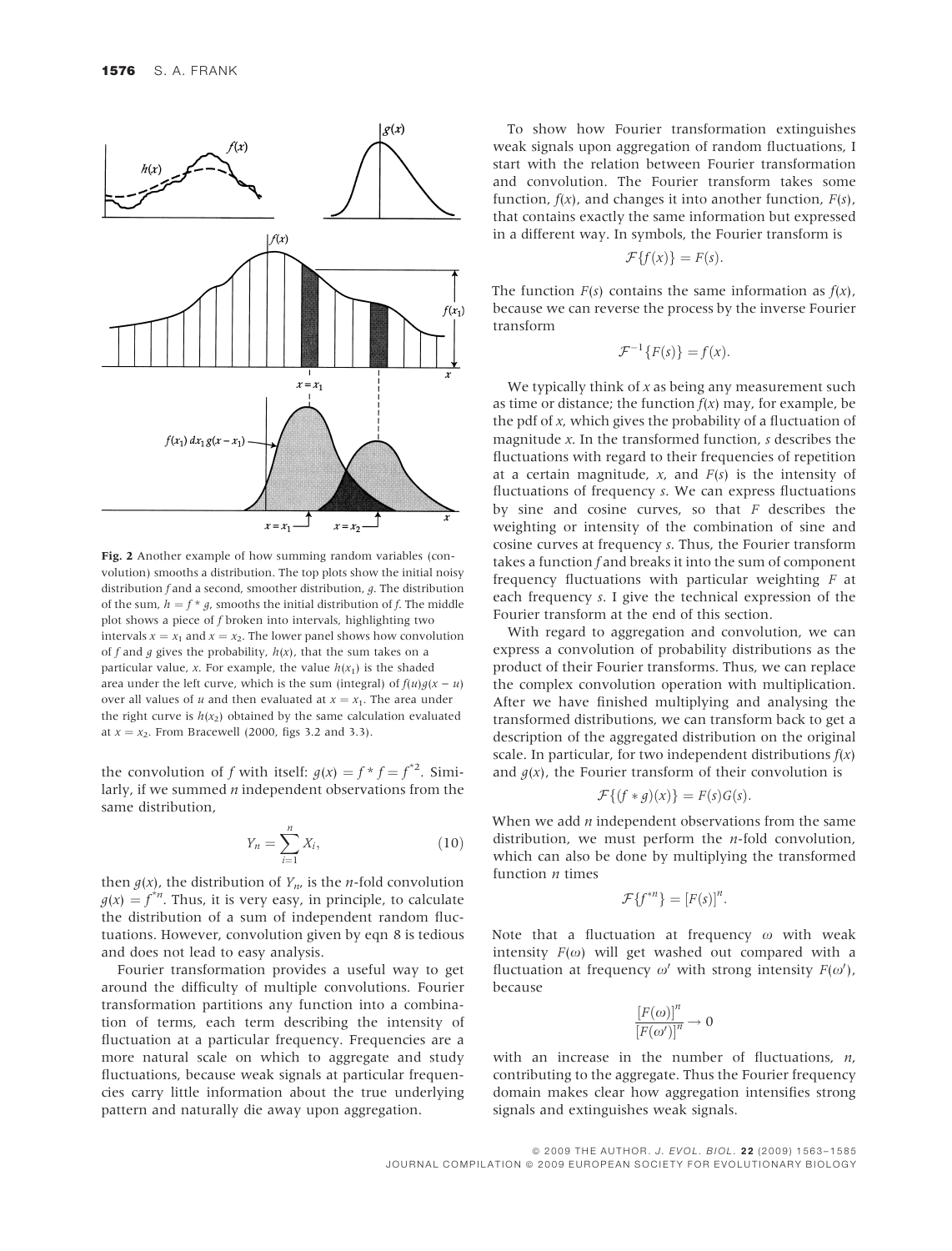# The central limit theorem and the Gaussian distribution

Figure 3 illustrates how aggregation cleans up signals in the Fourier domain. The top panel of column (b) in the figure shows the base distribution  $f(x)$  for the random variable X. I chose an idiosyncratic distribution to demonstrate the powerful smoothing effect upon aggregation:

$$
f(x) = \begin{cases} 0.682 & \text{if } -0.326 < x < 0.652 \\ 0.454 & \text{if } -1.793 < x < -1.304 \\ 0.227 & \text{if } 1.630 < x < 2.119. \end{cases} \tag{11}
$$

The distribution f has a mean  $\mu = 0$  and a variance  $\sigma^2 = 1$ .

Column (b) of the figure shows the distribution  $g(x)$  of the sum

$$
Y_n = \sum_{i=1}^n X_i,
$$

where the  $X_i$  are independent and distributed according to  $f(x)$  given in eqn 11. The rows show increasing values of *n*. For each row in column (b), the distribution *g* is the *n*-fold convolution of *f*, that is,  $g(x) = f^{*n}(x)$ . Convolution smooths the distribution and spreads it out; the variance of  $Y_n$  is  $n\sigma^2$ , where in this case the base variance is  $\sigma^2 = 1$ .

Column (a) shows the Fourier transform of  $g(x)$ , which is  $G(s) = [F(s)]^n$ , where F is the Fourier transform of f. The peak value is at  $F(0) = 1$ , so for all other values of s,  $F(s)$  < 1, and the value  $[F(s)]^n$  declines as *n* increases down the rows. As  $n$  increases, the Fourier spectrum narrows towards a peak at zero, whereas the distribution of the sum in column (b) continues to spread more widely. This corresponding narrowing in the Fourier

domain and widening in the direct domain go together, because a spread in the direct domain corresponds to greater intensity of wide, low frequency signals contained in the spreading sum.

The narrowing in column (a) and spreading in column (b) obscure the regularization of shape that occurs with aggregation, because with an increasing number of terms in the sum, the total value tends to fluctuated more widely. We can normalize the sum to see clearly how the shape of the aggregated distribution converges to the Gaussian by the central limit theorem. Write the sum as

$$
Z_n = \frac{1}{\sqrt{n}} \sum_{i=1}^n X_i = Y_n / \sqrt{n},
$$

and define the distribution of the normalized sum as  $h(x)$ . With this normalization, the variance of  $Z_n$  is  $\sigma^2 = 1$ independently of *n*, and the distribution  $h(x) =$  $\sqrt{n}g(x/\sqrt{n})$ . This transformation describes the change from the plot of q in column (b) to h in column (c). In particular, as  $n$  increases,  $h$  converges to the Gaussian form with zero mean

$$
h(x) = \frac{1}{\sqrt{2\pi\sigma^2}} e^{-x^2/2\sigma^2}.
$$

Column (d) is the Fourier transform,  $H(s)$ , for the distribution of the standardized sum,  $h(x)$ . The Fourier transform of the unstandardized sum in column (a) is G(s) and  $H(s) = G(s/\sqrt{n})$ . Interestingly, as *n* increases,  $H(s)$  converges to a Gaussian shape

$$
H(s) = e^{-\gamma^2 s^2},\tag{12}
$$

in which  $\gamma^2 = \sigma^2/2$ . The Gaussian is the only distribution which has a Fourier transform with the same shape.



Fig. 3 The powerful smoothing caused by aggregation. In the Fourier transform (FT) columns, the solid curve is the cosine component of the transform and the dashed curve is the sine component of the transform from eqn 16.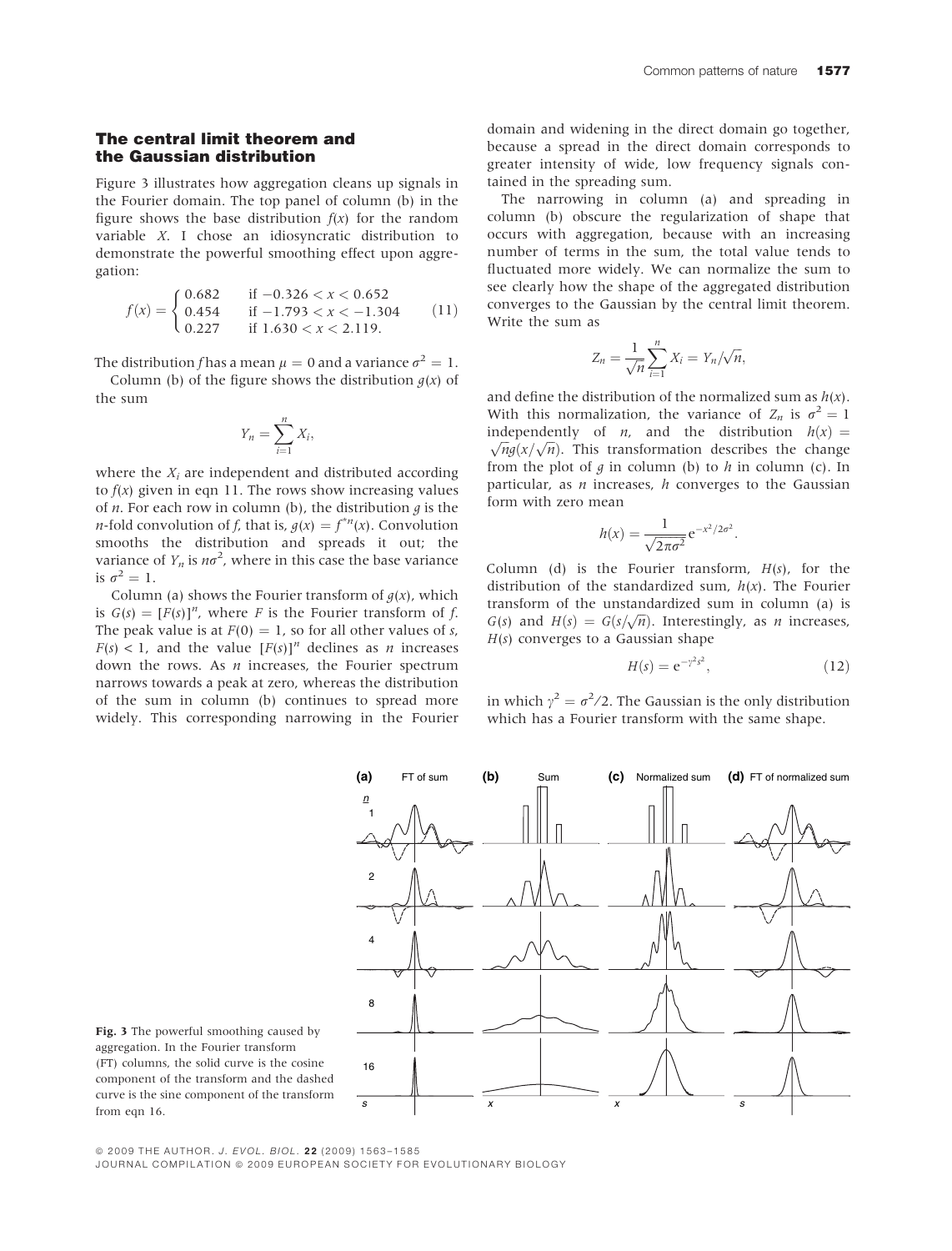#### Maximum entropy in the Fourier domain

The direct and Fourier domains contain the same information. Thus, in deriving most likely probability distributions subject to the constraints of the information that we have about a particular problem, we may work equivalently in the direct or Fourier domains. In the direct domain, we have applied the method of maximum entropy throughout the earlier sections of this paper. Here, I show the equivalent approach to maximizing entropy in the Fourier domain.

To obtain the maximum entropy criterion in the Fourier domain (Johnson & Shore, 1984), we need an appropriate measure of entropy by analogy with eqn 1. To get a probability distribution from a Fourier domain function,  $H(s)$ , we normalize so that the total area under the Fourier curve is 1

$$
H'(s) = H(s) / \int_{-\infty}^{\infty} H(s) \mathrm{d} s.
$$

For simplicity, I assume that the direct corresponding distribution,  $h(x)$ , is centred at zero and is symmetric, so that  $H$  is symmetric and does not have an imaginary component. If so, then the standardized form of  $H'$  given here is an appropriate, symmetric pdf. With a pdf defined over the frequency domain, s, we can apply all of the standard tools of maximum entropy developed earlier. The corresponding equation for entropy by reexpressing eqn 1 is

$$
S = -\int H'(s) \log \left[\frac{H'(s)}{M(s)}\right] ds, \tag{13}
$$

where  $M(s)$  describes prior information about the relative intensity (probability distribution) of frequencies, s. Prior information may arise from the sampling structure of the problem or from other prior information about the relative intensity of frequencies.

With a definition of entropy that matches the standard form used earlier, we can apply the general solution to maximum entropy problems in eqn 4, which we write here as

$$
H'(s) = kM(s)e^{-\Sigma\lambda_i f_i},\tag{14}
$$

where we choose  $k$  so that the total probability is 1:  $\int H'(s)ds = 1$ . For the additional *n* constraints, we choose each  $\lambda_i$  so that  $\int f_i(s)H'(s)ds = \langle f_i(s) \rangle$  for  $i = 1, 2, ..., n$ . For example, if we let  $f_1(s) = s^2$ , then we constrain the second moment (variance) of the spectral distribution of frequencies. Spectral moments summarize the location and spread of the power concentrated at various frequencies (Cramer & Leadbetter, 1967; Benoit et al., 1992). Here, we can assume  $M(s) = 1$ , because we have no prior information about the spectral distribution. Thus,

$$
H'(s) = k e^{-\lambda_1 s^2}.
$$

We need to choose k so that  $[H'(s)]$   $ds = 1$  and choose  $\lambda_1$  so that  $\int s^2 H'(s) ds = \langle s^2 \rangle$ . The identical problem arose when using maximum entropy to derive the Gaussian distribution in eqn 7. Here, we have assumed that  $s$  is symmetric and centred at zero, so we can take the mean to be zero, or from eqn 7,  $\mu = 0$ . Using that solution, we have

$$
H'(s) = k e^{-s^2/2\langle s^2 \rangle},
$$

where  $\langle s^2 \rangle$  is the spectral variance. It turns out that, if we denote the variance of the direct distribution  $h(x)$  as  $\sigma^2$ , then  $\langle s^2 \rangle = 1/\sigma^2$ ; that is, the spectral variance is the inverse of the direct variance. Here, let us use  $\gamma^2 =$  $\sigma^2/2 = 1/2\langle s^2 \rangle$ , so that we keep a separate notation for the spectral distribution. Then

$$
H'(s) = k e^{-\gamma^2 s^2}.
$$

The function  $H'$  is a spectral probability distribution that has been normalized so that the probability totals to 1. However, the actual spectrum of frequencies in the Fourier domain,  $H(s)$ , does not have a total area under its curve of 1. Instead the correct constraint for  $H(s)$  is that  $H(0) = 1$ , which constrains the area under the probability distribution on the direct scale,  $h(x)$ , to total to 1. If we choose  $k = 1$ , we obtain the maximum entropy solution of spectral frequencies in the Fourier domain for the probability distribution  $h(x)$ , subject to a constraint on the spectral variance  $\gamma^2 = 1/2\langle s^2 \rangle$ , as

$$
H(s) = e^{-\gamma^2 s^2}.\tag{15}
$$

If we take the inverse Fourier transform of  $H(s)$ , we obtain a Gaussian distribution  $h(x)$ . This method of spectral maximum entropy suggests that we can use information or assumptions about the spectrum of frequencies in the Fourier domain to obtain the most likely probability distributions that describe pattern in the domain of directly observable measurements.

At first glance, this method of maximum entropy in the frequency domain may seem unnecessarily complicated. But it turns out that the deepest concepts of aggregation and pattern can only be analysed in the frequency domain. The primacy of the frequency domain may occur because of the natural way in which aggregation suppresses minor frequencies as noise and enhances major frequencies as the signals by which information shapes pattern. I develop these points further after briefly listing some technical details.

# Technical details of the Fourier transform

The Fourier transform is given by

$$
F(s) = \mathcal{F}\{f(x)\} = \int_{-\infty}^{\infty} f(x)e^{-ixs}dx.
$$
 (16)

The frequency interpretation via sine and cosine curves arises from the fact that  $e^{is} = cos(s) + i sin(s)$ . Thus one can expand the Fourier transform into a series of sine and cosine components expressed in terms of frequency s.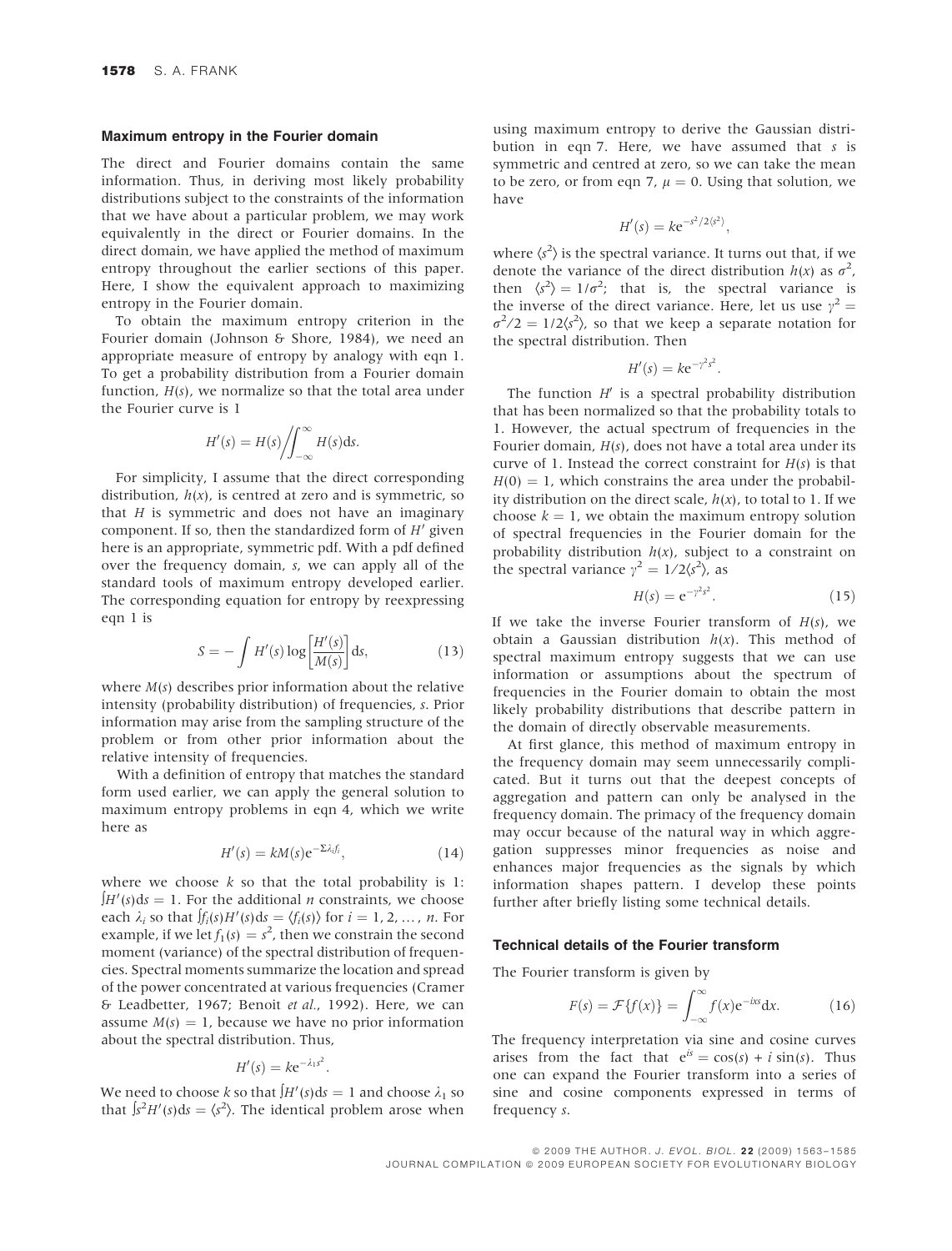The inverse transformation demonstrates the full preservation of information when changing between  $x$ and s, given as

$$
f(x) = \mathcal{F}^{-1}\lbrace F(s)\rbrace = \frac{1}{2\pi} \int_{-\infty}^{\infty} F(s) e^{ix} ds.
$$

# The Lévy stable distributions

When we sum variables with finite variance, the distribution of the sum converges to a Gaussian. Summation is one particular generative process that leads to a Gaussian. Alternatively, we may consider the distributional problem from an information perspective. If all we know about a distribution is the variance – the precision of information in observations with respect to the mean – then the most likely distribution derived by maximum entropy is Gaussian. From the more general information perspective, summation is just one particular generative model that leads to a Gaussian. The generative and information approaches provide distinct and complementary ways in which to understand the common patterns of nature.

In this section, I consider cases in which the variance can be infinite. Generative models of summation converge to a more general form, the Lévy stable distributions. The Gaussian is just a special case of the Lévy stable distributions – the special case of finite variance. From an information perspective, the Lévy stable distributions arise as the most likely pattern given knowledge only about the moments of the frequency spectrum in the Fourier domain. In the previous section, I showed that information about the spectral variance leads, by maximum entropy, to the Gaussian distribution. In this section, I show that information about other spectral moments, such as the mean of the spectral distribution, leads to other members from the family of Lévy stable distributions. The other members, besides the Gaussian, have infinite variance.

When would the variance be infinite? Perhaps never in reality. More realistically, the important point is that observations with relatively large values occur often enough that a set of observations provides very little information about the average value.

# Large variance and the law of large numbers

Consider a random variable  $X$  with mean  $\mu$  and variance  $\sigma^2$ . The sum

$$
Z_n = \frac{1}{n} \sum_{i=1}^n X_i = \bar{X}
$$

is the sample mean,  $\bar{X}$ , for a set of *n* independent observations of the variable *X*. If  $\sigma^2$  is finite then, by the central limit theorem, we know that  $\bar{X}$  has a Gaussian distribution with mean  $\mu$  and variance  $\sigma^2/n$ . As n increases, the variance  $\sigma^2/n$  becomes small, and  $\bar{X}$ converges to the mean  $\mu$ . We can think of  $\sigma^2/n$ , the variance of  $\bar{X}$ , as the spread of the estimate  $\bar{X}$  about the true mean,  $\mu$ . Thus the inverse of the spread,  $n/\sigma^2$ , measures the precision of the estimate. For finite  $\sigma^2$ , as n goes to infinity, the precision  $n/\sigma^2$  also becomes infinite as  $\bar{X}$  converges to  $\mu$ .

If the variance  $\sigma^2$  is very large, then the precision  $n/\sigma^2$ remains small even as  $n$  increases. As long as  $n$  does not exceed  $\sigma^2$ , precision is low. Each new observation provides additional precision, or information, about the mean in proportion to  $1/\sigma^2$ . As  $\sigma^2$  becomes very large, the information about the mean per observation approaches zero.

For example, consider the power law distribution for  $X$ with pdf  $1/x^2$  for  $x > 1$ . The probability of observing a value of X greater than  $k$  is  $1/k$ . Thus, any new observation can be large enough to overwhelm all previous observations, regardless of how many observations we have already accumulated. In general, new observations occasionally overwhelm all previous observations whenever the variance is infinite, because the precision added by each observation,  $1/\sigma^2$ , is zero. A sum of random variables, or a random walk, in which any new observation can overwhelm the information about location in previous observations, is called a Lévy flight.

Infinite variance can be characterized by the total probability in the extreme values, or the tails, of a probability distribution. For a distribution  $f(x)$ , if the probability of |x| being greater than k is greater than  $1/k^2$ for large  $k$ , then the variance is infinite. By considering large values of  $k$ , we focus on how much probability there is in the tails of the distribution. One says that when the total probability in the tails is greater than  $1/k^2$ , the distribution has 'fat tails', the variance is infinite, and a sequence follows a Lévy flight.

Variances can be very large in real applications, but probably not infinite. Below I discuss truncated Lévy flights, in which probability distributions have a lot of weight in the tails and high variance. Before turning to that practical issue, it helps first to gain full insight into the case of infinite variance. Real cases of truncated Lévy flights with high variance tend to fall between the extremes of the Gaussian with moderate variance and the Lévy stable distributions with infinite variance.

# Generative models of summation

Consider the sum

$$
Z_n = \frac{1}{n^{1/\alpha}} \sum_{i=1}^n X_i
$$
 (17)

for independent observations of the random variable  $X$ with mean zero. If the variance of  $X$  is finite and equal to  $\sigma^2$ , then with  $\alpha = 2$  the distribution of  $Z_n$  converges to a Gaussian with mean zero and variance  $\sigma^2$  by the central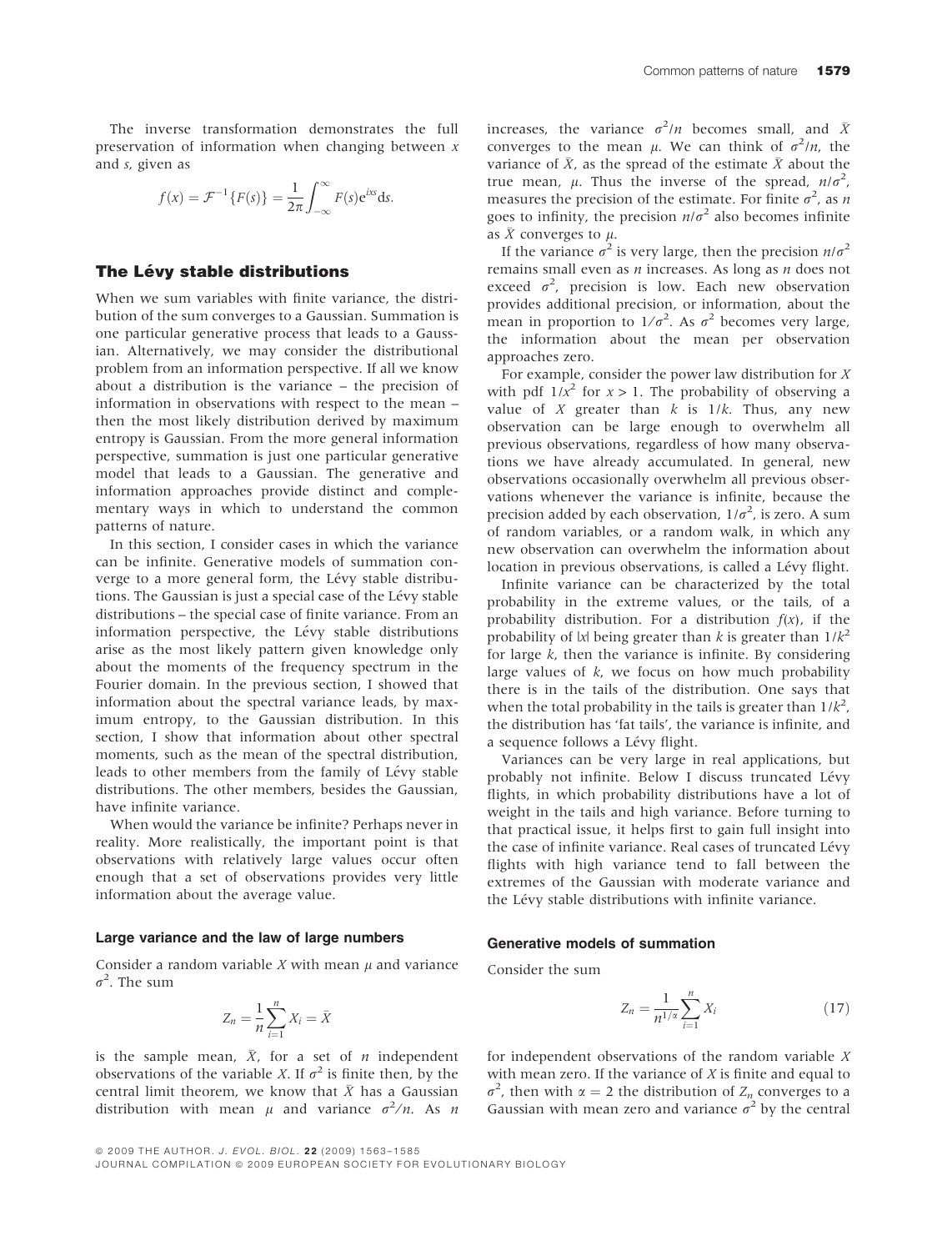limit theorem. In the Fourier domain, the distribution of the Gaussian has Fourier transform

$$
H(s) = e^{-\gamma^{\alpha}|s|^{\alpha}} \tag{18}
$$

with  $\alpha = 2$ , as given in eqn 12. If  $\alpha < 2$ , then the variance of  $X$  is infinite, and the fat tails are given by the total probability  $1/|x|^{\alpha}$  above large values of |x|. The Fourier transform of the distribution of the sum  $Z_n$  is given by eqn 18. The shape of the distribution of  $X$  does not matter, as long as the tails follow a power law pattern.

Distributions with Fourier transforms given by eqn 18 are called Lévy stable distributions. The full class of Lévy stable distributions has a more complex Fourier transform with additional parameters for the location and skew of the distribution. The case given here assumes distributions in the direct domain, x, are symmetric with a mean of zero. We can write the symmetric Lévy stable distributions in the direct domain only for  $\alpha = 2$ , which is the Gaussian, and for  $\alpha = 1$  which is the Cauchy distribution given by

$$
h(x) = \frac{\gamma}{\pi(\gamma^2 + x^2)}.
$$

As  $(x/\gamma)^2$  increases above about 10, the Cauchy distribution approximately follows a pdf with a power law distribution  $1/|x|^{1+\alpha}$ , with total probability in the tails  $1/$  $|x|^\alpha$  for  $\alpha = 1$ .

In general, the particular forms of the Lévy stable distributions are known only from the forms of their Fourier transforms. The fact that the general forms of these distributions have a simple expression in the Fourier domain occurs because the Fourier domain is the natural expression of aggregation by summation. In the direct domain, the symmetric Lévy stable distributions approximately follow power laws with probability  $1/|x|^{1+\alpha}$  as  $|x|/\gamma$ increases beyond a modest threshold value.

These Lévy distributions are called 'stable' because they have two properties that no other distributions have. First, all infinite sums of independent observations from the same distribution converge to a Lévy stable distribution. Second, the properly normalized sum of two or more Lévy stable distributions is a Lévy stable distribution of the same form.

These properties cause aggregations to converge to the Lévy stable form. Once an aggregate has converged to this form, combining with another aggregate tends to keep the form stable. For these reasons, the Lévy stable distributions play a dominant role in the patterns of nature.

### Maximum entropy: information and the stable distributions

I showed in eqn 15 that

$$
H(s) = e^{-\gamma^2 s^2}
$$

is the maximum entropy pattern in the Fourier domain given information about the spectral variance. The

spectral variance in this case is  $\int s^2 H'(s) ds = \langle s^2 \rangle$ . If we follow the same derivation for maximum entropy in the Fourier domain, but use the general expression for the  $\alpha$ th spectral moment for  $\alpha \leq 2$ , given by  $\int |s|^{\alpha} H'(s) ds =$ Æ|s| a æ, we obtain the general expression for maximum entropy subject to information about the ath spectral moment as

$$
H(s) = e^{-\gamma^{\alpha}|s|^{\alpha}}.
$$
 (19)

This expression matches the general form obtained by  $n$ -fold convolution of the sum in eqn 17 converging to eqn 18 by Fourier analysis. The value of  $\alpha$  does not have to be an integer: it can take on any value between 0 and 2. [Here,  $\gamma^{\alpha} = 1/\alpha \langle |s|^{\alpha} \rangle$ , and, in eqn 14,  $k = \alpha \gamma / 2\Gamma(1/a)$ .]

The sum in eqn 17 is a particular generative model that leads to the Fourier pattern given by eqn 18. By contrast, the maximum entropy model uses only information about the ath spectral moment and derives the same result. The maximum entropy analysis has no direct tie to a generative model. The maximum entropy result shows that any generative model or any other sort of information or assumption that sets the same informational constraints yields the same pattern.

What does the  $\alpha$ th spectral moment mean? For  $\alpha = 2$ , the moment measures the variance in frequency when we weight frequencies by their intensity of contribution to pattern. For  $\alpha = 1$ , the moment measures the average frequency weighted by intensity. In general, as  $\alpha$ declines, we weight more strongly the lower frequencies in characterizing the distribution of intensities. Lower frequencies correspond to more extreme values in the direct domain, x, because low frequency waves spread more widely. So, as  $\alpha$  declines, we weight more heavily the tails of the probability distribution in the direct domain. In fact, the weighting  $\alpha$  corresponds exactly to the weight in the tails of  $1/|x|^{\alpha}$  for large values of x.

Numerous papers discuss spectral moments (e.g. Benoit et al., 1992; Eriksson et al., 2004). I could find in the literature only a very brief mention of using maximum entropy to derive eqn 19 as a general expression of the symmetric Lévy stable distributions (Bologna et al., 2002). It may be that using spectral moments in maximum entropy is not considered natural by the physicists who work in this area. Those physicists have discussed extensively alternative definitions of entropy by which one may understand the stable distributions (e.g. Abe & Rajagopal, 2000). My own view is that there is nothing unnatural about spectral moments. The Fourier domain captures the essential features by which aggregation shapes information.

#### **Truncated Lévy flights**

The variance is not infinite in practical applications. Finite variance means that aggregates eventually converge to a Gaussian as the number of the components in the aggregate increases. Yet many observable patterns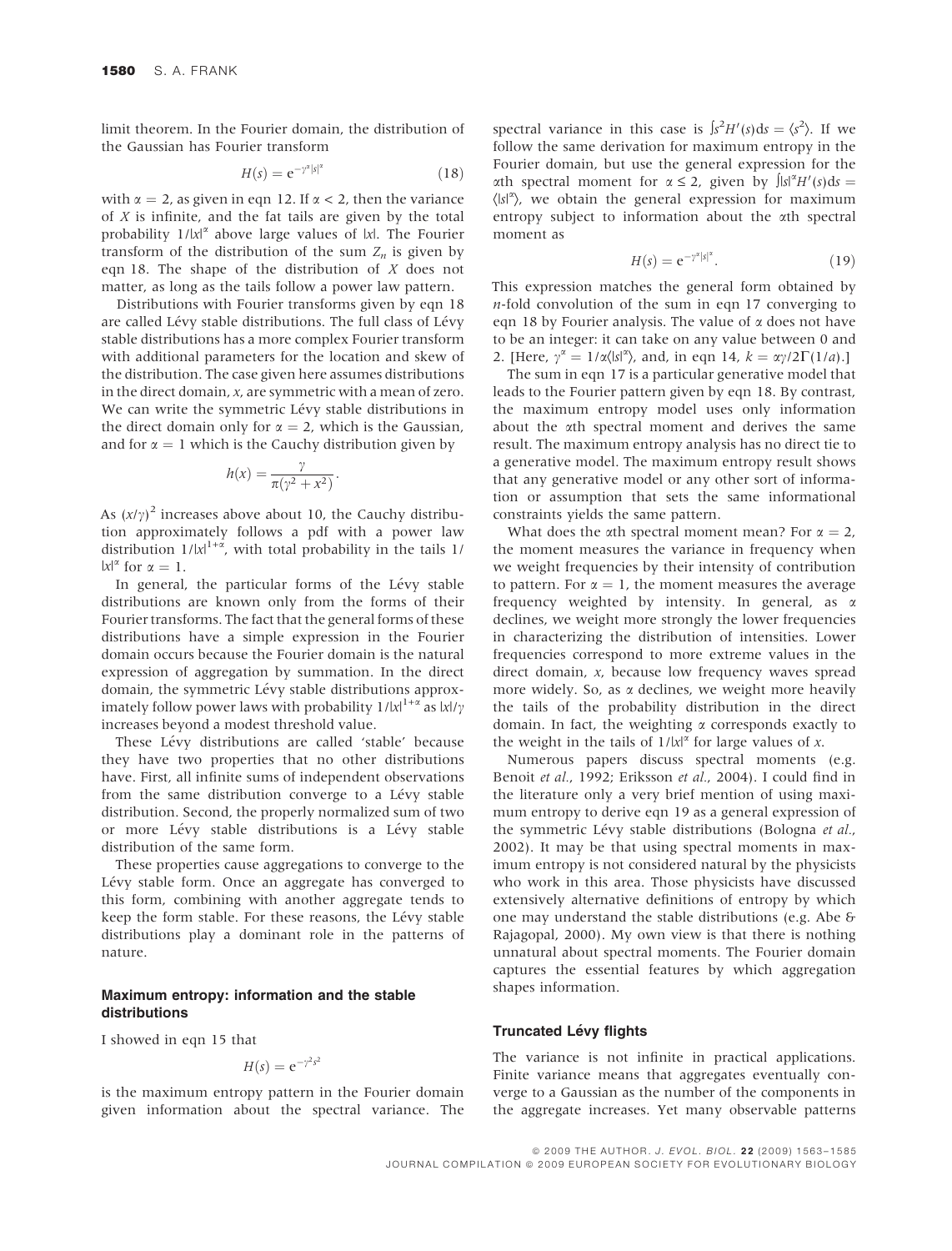have the power law tails that characterize the Lévy distributions that arise as attractors with infinite variance. Several attempts have been made to resolve this tension between the powerful attraction of the Gaussian for finite variance and the observable power law patterns. The issue remains open. In this section, I make a few comments about the alternative perspectives of generative and informational views.

The generative approach often turns to truncated Lévy flights to deal with finite variance (Mantegna & Stanley, 1994, 1995; Voit, 2005; Mariani & Liu, 2007). In the simplest example, each observation comes from a distribution with a power law tail such as eqn 6 with  $L = 1$ , repeated here

$$
p_y = \delta y^{-(1+\delta)},
$$

for  $1 \le y < \infty$ . The variance of this distribution is infinite. If we truncate the tail such that  $1 \le y \le U$ , and normalize so that the total probability is 1, we get the distribution

$$
p_y = \frac{\delta y^{-(1+\delta)}}{1 - U^{-\delta}},
$$

which for large  $U$  is essentially the same distribution as the standard power law form, but with the infinite tail truncated. The truncated distribution has finite variance. Aggregation of the truncated power law will eventually converge to a Gaussian. But the convergence takes a very large number of components, and the convergence can be very slow. For practical cases of finite aggregation, the sum will often look somewhat like a power law or a Lévy stable distribution.

I showed earlier that power laws arise by maximum entropy when one has information only about  $\langle \log(y) \rangle$ and the lower bound, L. Such distributions have infinite variance, which may be unrealistic. The assumption that the variance must be finite means that we must constrain maximum entropy to account for that assumption. Finite variance implies that  $\langle y^2 \rangle$  is finite. We may therefore consider the most likely pattern arising simply from maximum entropy subject to the constraints of minimum value, L, geometric mean characterized by  $\langle \log(y) \rangle$ , and finite second moment given by  $\langle y^2 \rangle$ . For this application, we will usually assume that the second moment is large to preserve the power law character over most of the range of observations. With those assumptions, our standard procedure for maximum entropy in eqn 4 yields the distribution

$$
p_y = ky^{-(1+\delta)} e^{-\gamma y^2},\tag{20}
$$

where I have here used notation for the  $\lambda$  constants of eqn 4 with the substitutions  $\lambda_1 = 1 + \delta$  and  $\lambda_2 = \gamma$ . No simple expressions give the values of k,  $\delta$  and  $\gamma$ ; those values can be calculated from the three constraints:  $\int p_y dy = k$ ,  $\int y^2 p_y dy = \langle y^2 \rangle$  and  $\int \log(y) p_y dy = \langle \log(y) \rangle$ . If we assume large but finite variance, then  $\langle y^2 \rangle$  is large and  $\gamma$  will be small. As long as values of  $\gamma y^2$  remain much less than 1, the distribution follows the standard power law form of eqn 6. As  $\gamma y^2$  grows above 1, the tail of the distribution approaches zero more rapidly than a Gaussian.

I emphasize this informational approach to truncated power laws because it seems most natural to me. If all we know is a lower bound, L, a power law shape of the distribution set by  $\delta$  through the observable range of magnitudes, and a finite variance, then the form such as eqn 20 is most likely.

# Why are power laws so common?

Because spectral distributions tend to converge to their maximum entropy form

$$
H(s) = e^{-\gamma^{\alpha}|s|^{\alpha}}.
$$
 (21)

With finite variance,  $\alpha$  very slowly tends towards 2, leading to the Gaussian for aggregations in which component perturbations have truncated fat tails with finite variance. If the number of components in the aggregate is not huge, then such aggregates may often closely follow eqn 21 or a simple power law through the commonly measurable range of values, as in eqn 20. Put another way, the geometric mean often captures most of the information about a process or a set of data with respect to underlying distribution.

This informational view of power laws does not favour or rule out particular hypotheses about generative mechanisms. For example, word usage frequencies in languages might arise by particular processes of preferential attachment, in which each additional increment of usage is allocated in proportion to current usage. But we must recognize that any process, in the aggregate, that preserves information about the geometric mean, and tends to wash out other signals, converges to a power law form. The consistency of a generative mechanism with observable pattern tells us little about how likely that generative mechanism was in fact the cause of the observed pattern. Matching generative mechanism to observed pattern is particularly difficult for common maximum entropy patterns, which are often attractors consistent with many distinct generative processes.

# Extreme value theory

The Lévy stable distributions express widespread patterns of nature that arise through summation of perturbations. Summing logarithms is the same as multiplication. Thus, the Lévy stable distributions, including the special Gaussian case, also capture multiplicative interactions.

Extreme values define the other great class of stable distributions that shape the common patterns of nature. An extreme value is the largest (or smallest) value from a sample. I focus on largest values. The same logic applies to smallest values.

The cumulative probability distribution function for extreme values,  $G(x)$ , gives the probability that the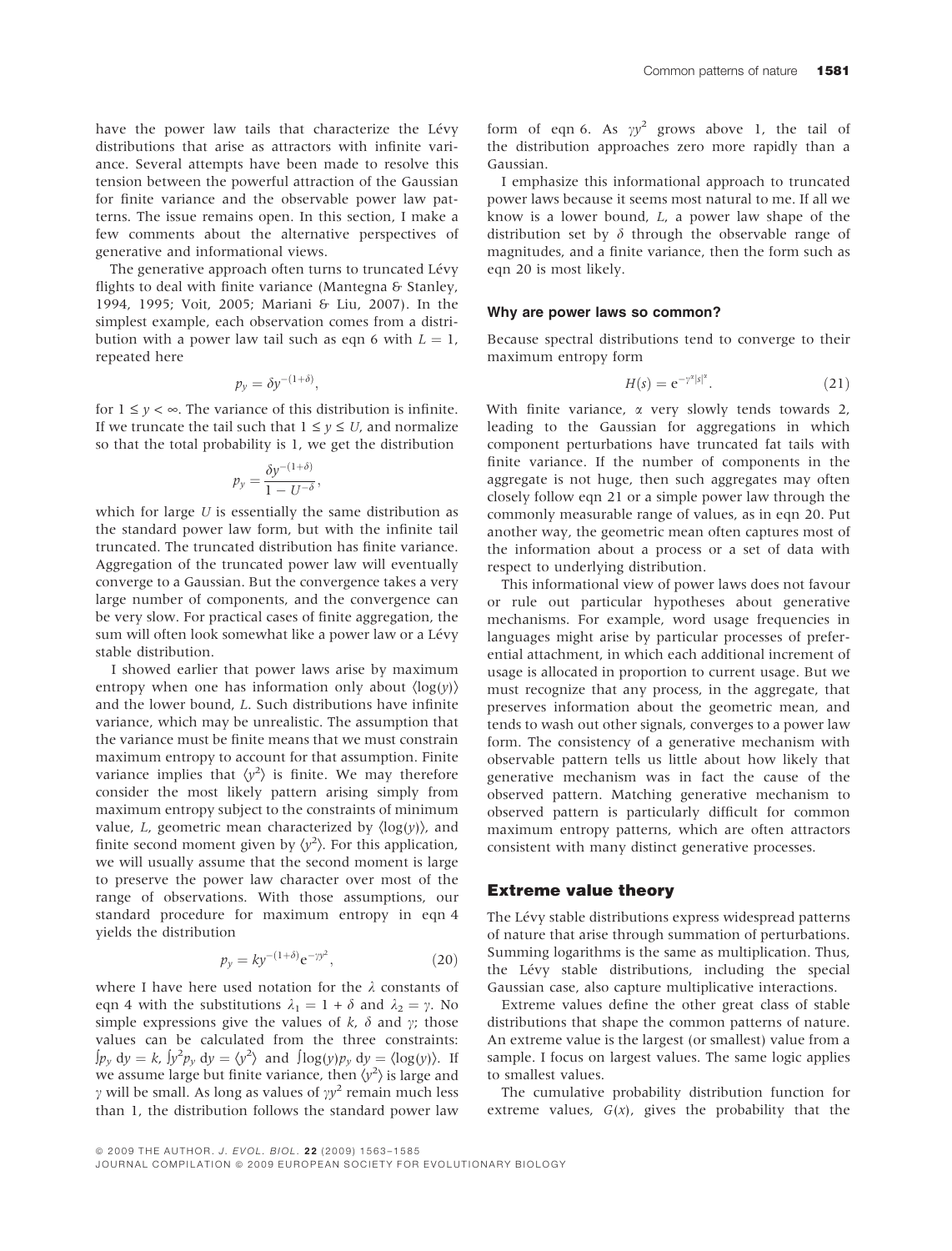greatest observed value in a large sample will be less than x. Thus,  $1 - G(x)$  gives the probability that the greatest observed value in a large sample will be higher than  $x$ .

Remarkably, the extreme value distribution takes one of three simple forms. The particular form depends only on the shape of the upper tail for the underlying probability distribution that governs each observation. In this section, I give a brief overview of extreme value theory and its relation to maximum entropy. As always, I emphasize the key concepts. Several books present full details, mathematical development and numerous applications (Embrechts et al., 1997; Kotz & Nadarajah, 2000; Coles, 2001; Gumbel, 2004).

# Applications

Reliability, time to failure and mortality may depend on extreme values. Suppose an organism or a system depends on numerous components. Failure of any component causes the system to fail or the organism to die. One can think of failure for a component as an extreme value in a stochastic process. Then overall failure depends on how often an extreme value arises in any of the components. In some cases, overall failure may depend on breakdown of several components. The Weibull distribution is often used to describe these kinds of reliability and failure problems (Juckett & Rosenberg, 1992). We will see that the Weibull distribution is one of the three general types of extreme value distributions.

Many problems in ecology and evolution depend on evaluating rare events. What is the risk of invasion by a pest species (Franklin et al., 2008)? For an endangered species, what is the risk of rare environmental fluctuations causing extinction? What is the chance of a rare beneficial mutation arising in response to a strong selective pressure (Beisel et al., 2007)?

#### General expression of extreme value problems

Suppose we observe a random variable, Y, with a cumulative distribution function, or cdf,  $F(y)$ . The cdf is defined as the probability that an observation, Y, is less than y. In most of this paper, I have focused on the probability distribution function, or pdf,  $f(y)$ . The two expressions are related by

$$
P(Y < y) = F(y) = \int_{-\infty}^{y} f(x) \, \mathrm{d}x.
$$

The value of  $F(y)$  can be used to express the total probability in the lower tail below y. We often want the total probability in the upper tail above  $y$ , which is

$$
P(Y > y) = 1 - F(y) = \hat{F}(y) = \int_{y}^{\infty} f(x) dx,
$$

where I use  $\hat{F}$  for the upper tail probability.

Suppose we observe *n* independent values  $Y_i$  from the distribution  $F$ . Define the maximum value among those  $n$  observations as  $M_n$ . The probability that the maximum is less than  $y$  is equal to the probability that each of the  $n$ independent observations is less than  $y$ , thus

$$
P(M_n < y) = [F(y)]^n.
$$

This expression gives the extreme value distribution, because it expresses the probability distribution of the maximum value. The problem is that, for large  $n$ ,  $[F(y)]^n \to 0$  if  $F(y) < 1$  and  $[F(y)]^n \to 1$  if  $F(y) = 1$ . In addition, we often do not know the particular form of F. For a useful analysis, we want to know about the extreme value distribution without having to know exactly the form of  $F$ , and we want to normalize the distribution so that it approaches a limiting value as  $n$ increases. We encountered normalization when studying sums of random variables: without normalization, a sum of  $n$  observations often grows infinitely large as  $n$ increases. By contrast, a properly normalized sum converges to a Lévy stable distribution.

For extreme values, we need to find a normalization for the maximum value in a sample of size *n*,  $M_n$ , such that

$$
P[(M_n - b_n)/a_n < y] \to G(y). \tag{22}
$$

In other words, if we normalize the maximum,  $M_n$ , by subtracting a location coefficient,  $b_n$ , and dividing by a scaling coefficient,  $a_n$ , then the extreme value distribution converges to  $G(y)$  as *n* increases. Using location and scale coefficients that depend on  $n$  is exactly what one does in normalizing a sum to obtain the standard Gaussian with mean zero and standard deviation 1: in the Gaussian case, to normalize a sum of  $n$  observations, one subtracts from the sum  $b_n = n\mu$ , and divides the sum by  $\sqrt{n}\sigma$ , where  $\mu$  and  $\sigma$  are the mean and standard deviation of the distribution from which each observation is drawn. The concept of normalization for extreme values is the same, but the coefficients differ, because we are normalizing the maximum value of  $n$  observations rather than the sum of  $n$  observations.

We can rewrite our extreme value normalization in eqn 22 as

$$
P(M_n < a_n y + b_n) \to G(y).
$$

Next we use the equivalences established above to write

$$
P(M_n < a_n y + b_n) = [F(a_n y + b_n)]^n = [1 - \hat{F}(a_n y + b_n)]^n.
$$

We note a very convenient mathematical identity

$$
\left(1 - \frac{\hat{F}(y)}{n}\right)^n \to e^{-\hat{F}(y)}
$$

as *n* becomes large. Thus, if we can find values of  $a_n$  and  $b_n$  such that

$$
\hat{F}(a_n y + b_n) = \frac{\hat{F}(y)}{n},\qquad(23)
$$

then we obtain the general solution for the extreme value problem as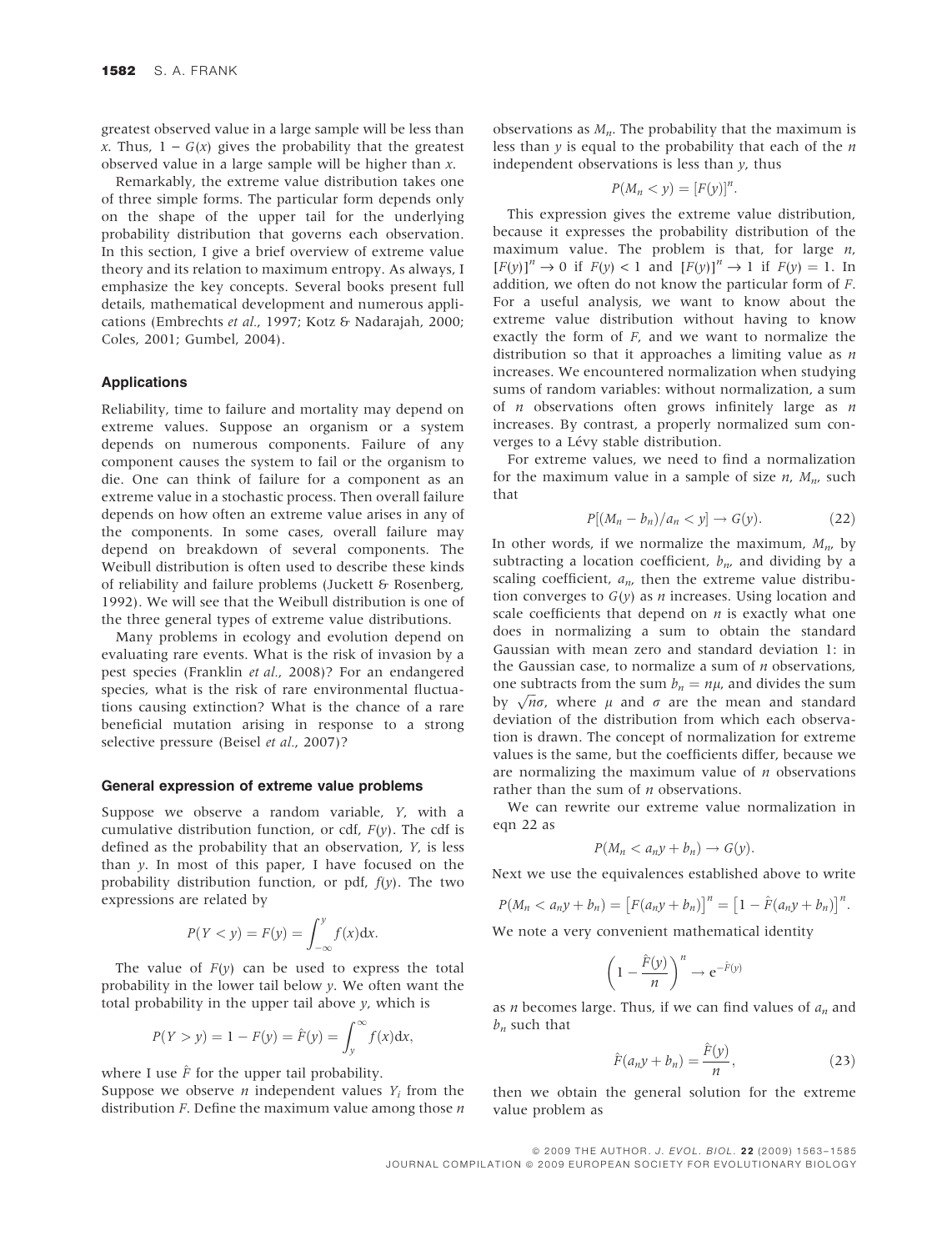$$
G(y) = e^{-\hat{F}(y)},\tag{24}
$$

where  $\hat{F}(v)$  is the probability in the upper tail for the underlying distribution of the individual observations. Thus, if we know the shape of the upper tail of Y, and we can normalize as in eqn 23, we can express the distribution for extreme values,  $G(y)$ .

#### The tail determines the extreme value distribution

I give three brief examples that characterize the three different types of extreme value distributions. No other types exist (Embrechts et al., 1997; Kotz & Nadarajah, 2000; Coles, 2001; Gumbel, 2004).

In the first example, suppose the upper tail of Y decreases exponentially such that  $\hat{F}(y) = e^{-y}$ . Then, in eqn 23, using  $a_n = 1$  and  $b_n = -\log(n)$ , from eqn 24, we obtain

$$
G(y) = e^{-e^{-y}},\tag{25}
$$

which is called the double exponential or Gumbel distribution. Typically any distribution with a tail that decays faster than a power law attracts to the Gumbel, where, by eqn 6, a power law has a total tail probability in its cumulative distribution function proportional to  $1/y^{\delta}$ , with  $\delta < 2$ . Exponential, Gaussian and gamma distributions all decay exponentially with tail probabilities less than power law tail probabilities.

In the second example, let the upper tail of Y decrease like a power law such that  $\hat{F}(y) = y^{-\delta}$ . Then, with  $a_n =$  $n^{1/\delta}$  and  $b_n = 0$ , we obtain

$$
G(y) = e^{-y^{-\delta}},\tag{26}
$$

which is called the Fréchet distribution.

Finally, if  $Y$  has a finite maximum value  $M$  such that  $\hat{F}(y)$  has a truncated upper tail, and the tail probability near the truncation point is  $\hat{F}(y) = (M - y)^{\delta}$ , then, with  $a_n = n^{-1/\delta}$  and  $b_n = n^{-1/\delta}M - M$ , we obtain

$$
G(y) = e^{-(M-y)^{\delta}},\tag{27}
$$

which is called the Weibull distribution. Note that  $G(y) = 0$  for  $y > M$ , because the extreme value can never be larger than the upper truncation point.

# Maximum entropy: what information determines extreme values?

In this section, I show the constraints that define the maximum entropy patterns for extreme values. Each pattern arises from two constraints. One constraint sets the average location either by the mean,  $\langle y \rangle$ , for cases with exponential tail decay, or by the geometric mean measured by  $\langle \log(y) \rangle$  for power law tails. To obtain a general form, express this first constraint as  $\langle \xi(y) \rangle$ , where  $\xi(y) = y$  or  $\xi(y) = \log(y)$ . The other constraint measures the average tail weighting,  $\langle \hat{F}(y) \rangle$ .

With the two constraints  $\langle \xi(y) \rangle$  and  $\langle \hat{F}(y) \rangle$ , the maximum entropy probability distribution (pdf) is

$$
g(y) = k e^{-\lambda_1 \xi(y) - \lambda_2 \hat{F}(y)}.
$$
 (28)

We can relate this maximum entropy probability distribution function (pdf) to the results for the three types of extreme value distributions. I gave the extreme value distributions as  $G(y)$ , the cumulative distribution function (cdf). We can obtain the pdf from the cdf by differentiation, because  $g(y) = dG(y)/dy$ .

From eqn 25, the pdf of the Gumbel distribution is

$$
g(y) = e^{-y - e^{-y}},
$$

which, from eqn 28, corresponds to a constraint  $\langle \xi(y) \rangle$  =  $\langle y \rangle$  for the mean and a constraint  $\langle \hat{F}(y) \rangle = \langle e^{-y} \rangle$  for the exponentially weighted tail shape. Here,  $k = \lambda_1 = \lambda_2 = 1$ .

From eqn 26, the pdf of the Fréchet distribution is

$$
g(y) = \delta y^{-(1+\delta)} e^{-y^{-\delta}},
$$

which, from eqn 28, corresponds to a constraint  $\langle \xi(y) \rangle$  =  $\langle \log(y) \rangle$  for the geometric mean and a constraint  $\langle \hat{F}(y) \rangle = \langle y^{-\delta} \rangle$  for power law weighted tail shape. Here,  $k = \delta$ ,  $\lambda_1 = 1 + \delta$  and  $\lambda_2 = 1$ .

From eqn 27, the pdf of the Weibull distribution is

$$
g(y) = \delta(M - y)^{\delta - 1} e^{-(M - y)^{\delta}},
$$

which, from eqn 28, corresponds to a constraint  $\langle \xi(y) \rangle$  =  $\langle \log(y) \rangle$  for the geometric mean and a constraint  $\langle \hat{F}(y) \rangle = \langle (M - y)^{\delta} \rangle$  that weights extreme values by a truncated tail form. Here,  $k = \delta$ ,  $\lambda_1 = 1 - \delta$  and  $\lambda_2 = 1$ .

In summary, eqn 28 provides a general form for extreme value distributions. As always, we can think of that maximum entropy form in two complementary ways. First, aggregation by repeated sampling suppresses weak signals and enhances strong signals until the only remaining information is contained in the location and in the weighting function constraints. Second, independent of any generative process, if we use measurements or extrinsic information to estimate or assume location and weighting function constraints, then the most likely distribution given those constraints takes on the general extreme value form.

# Generative models vs. information constraints

The derivations in the previous section followed a generative model in which one obtains  $n$  independent observations from the same underlying distribution. As  $n$ increases, the extreme value distributions converge to one of three forms, the particular form depending on the tail of the underlying distribution.

We have seen several times in this paper that such generative models often attract to very general maximum entropy distributions. Those maximum entropy distributions also tend to attract a wide variety of other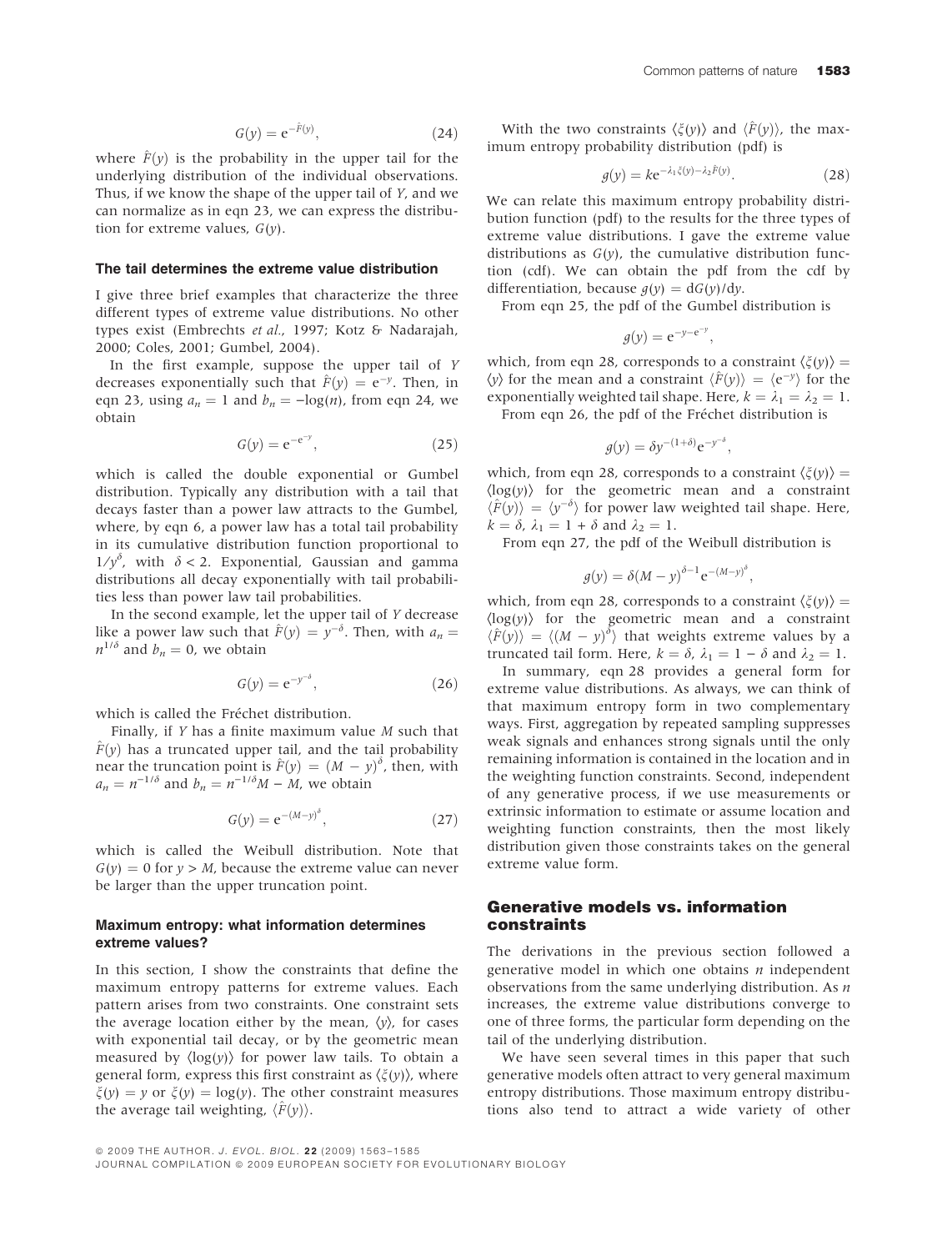generative processes. In the extreme value problem, any underlying distributions that share similar probability weightings in the tails fall within the domain of attraction to one of the three maximum entropy extreme value distributions (Embrechts et al., 1997).

In practice, one often first discovers a common and important pattern by a simple generative model. That generative model aggregates observations drawn independently from a simple underlying distribution that may be regarded as purely random or neutral. It is, however, a mistake to equate the neutral generative model with the maximum entropy pattern that it creates. Maximum entropy patterns typically attract a very wide domain of generative processes. The attraction to simple maximum entropy patterns arises because those patterns express simple informational constraints and nothing more. Aggregation inevitably washes out most information by the accumulation of partially uncorrelated perturbations. What remains in any aggregation is the information in the sampling structure, the invariance to changes in measurement scale, and the few signals retained through aggregation. Those few bits of information define the common patterns of nature.

Put another way, the simple generative models can be thought of as tools by which we discover important maximum entropy attractor distributions. Once we have found such distributions by a generative model, we may extract the informational constraints that define the pattern. With that generalization in hand, we can then consider the broad scope of alternative generative processes that preserve the information that defines the pattern. The original generative model no longer has special status – our greatest insight resides with the informational constraints that define the maximum entropy distribution.

The challenge concerns how to use knowledge of the common patterns to draw inferences about pattern and process in biology. This paper has been about the first step: to understand clearly how information defines the relations between generative models of process and the consequences for pattern. I only gave the logical structure rather than direct analyses of important biological patterns. The next step requires analysis of the common patterns in biology with respect to sampling structure, informational constraints and the domains of attraction for generative models to particular patterns. What range of non-neutral generative models attract to the common patterns, because the extra non-neutral information gets washed out with aggregation?

With the common patterns of biology better understood, one can then analyse departures from the common patterns more rationally. What extra information causes departures from the common patterns? Where does the extra information come from? What is it about the form of aggregation that preserves the extra information? How are evolutionary dynamics and biological design influenced by the tendency for aggregates to converge to a few common patterns?

# Acknowledgments

I came across the epigraph from Gnedenko and Kolmogorov in Sornette (2006) and the epigraph from Galton in Hartl (2000). My research is supported by National Science Foundation grant EF-0822399, National Institute of General Medical Sciences MIDAS Program grant U01-GM-76499 and a grant from the James S. McDonnell Foundation.

# **References**

- Abe, S. & Rajagopal, A.K. 2000. Justification of power law canonical distributions based on the generalized central-limit theorem. Europhys. Lett. 52: 610-614.
- Barabasi, A.L. & Albert, R. 1999. Emergence of scaling in random networks. Science 286: 509–512.
- Beisel, C.J., Rokyta, D.R., Wichman, H.A. & Joyce, P. 2007. Testing the extreme value domain of attraction for distributions of beneficial fitness effects. Genetics 176: 2441– 2449.
- Benoit, C., Royer, E. & Poussigue, G. 1992. The spectral moments method. J. Phys. Condens. Matter 4: 3125-3152.
- Bologna, M., Campisi, M. & Grigolini, P. 2002. Dynamic versus thermodynamic approach to non-canonical equilibrium. Physica A 305: 89–98.
- Bracewell, R.N. 2000. The Fourier Transform and its Applications, 3rd edn. McGraw Hill, Boston.
- Coles, S. 2001. An Introduction to Statistical Modeling of Extreme Values. Springer, New York.
- Cramer, H. & Leadbetter, M.R. 1967. Stationary and Related Stochastic Processes: Sample Function Properties and their Applications. Wiley, New York.
- Embrechts, P., Kluppelberg, C. & Mikosch, T. 1997. Modeling Extremal Events: For Insurance and Finance. Springer Verlag, Heidelberg.
- Eriksson, E.J., Cepeda, L.F., Rodman, R.D., Sullivan, K.P.H., McAllister, D.F., Bitzer, D. & Arroway, P. 2004. Robustness of spectral moments: a study using voice imitations. Proceedings of the Tenth Australian International Conference on Speech Science and Technology 1, 259–264.
- Feller, W. 1968. An Introduction to Probability Theory and its Applications, Vol. I, 3rd edn. Wiley, New York.
- Feller, W. 1971. An Introduction to Probability Theory and its Applications Vol. II, 2nd edn. Wiley, New York.
- Franklin, J., Sisson, S.A., Burgman, M.A. & Martin, J.K. 2008. Evaluating extreme risks in invasion ecology: learning from banking compliance. Divers. Distrib. 14: 581–591.
- Galton, F. 1889. Natural Inheritance. MacMillan, London/New York.
- Garcia Martin, H. & Goldenfeld, N. 2006. On the origin and robustness of power-law species-area relationships in ecology. Proc. Natl. Acad. Sci. USA 103: 10310-10315.
- Gnedenko, B.V. & Kolmogorov, A.N. 1968. Limit Distributions for Sums of Independent Random Variables. Addison-Wesley, Reading, MA.
- Gumbel, E.J. 2004. Statistics of Extremes. Dover Publications, New York.